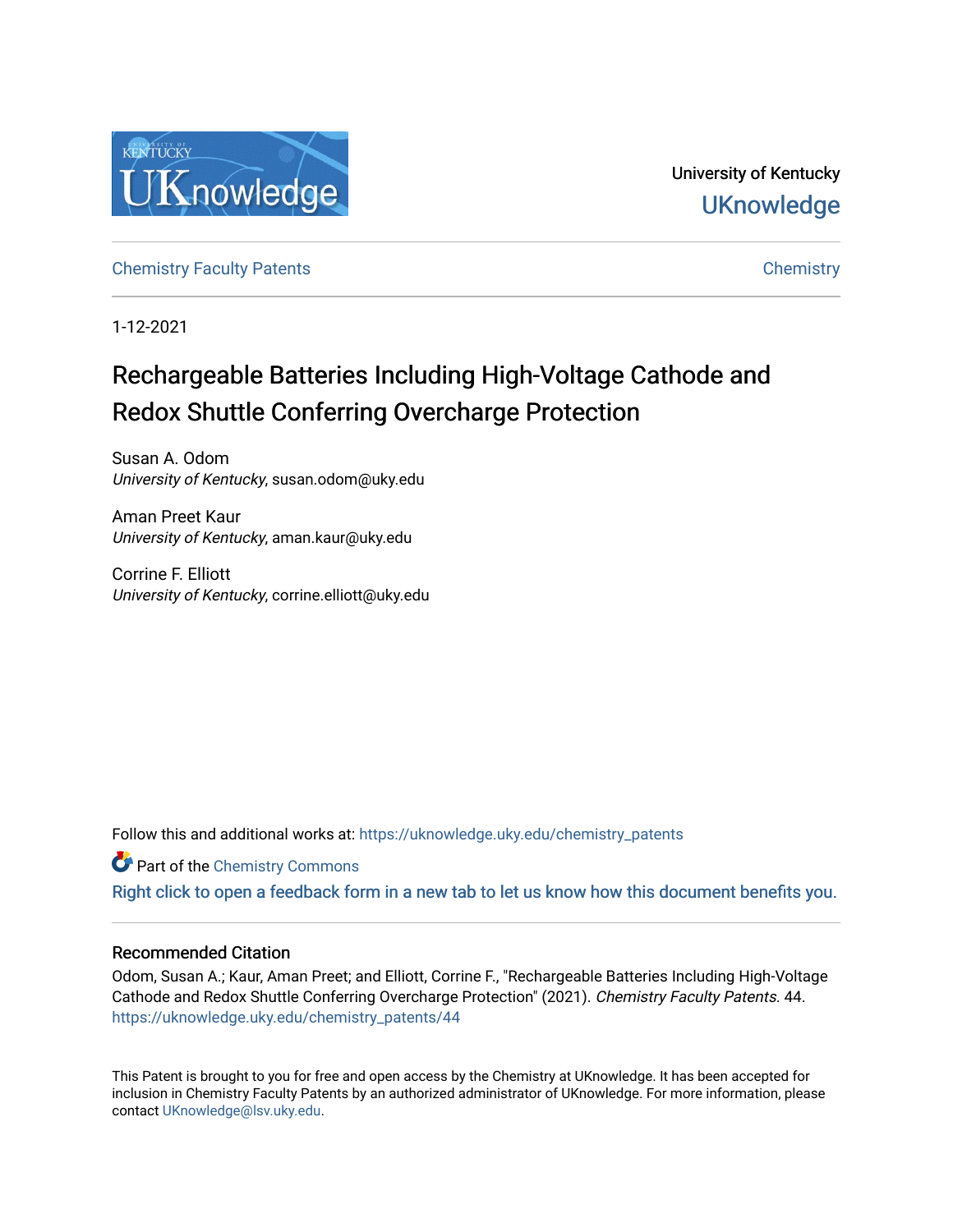

US010892525B2

# c12) **United States Patent**

# **Odom et al.**

#### (54) **RECHARGEABLE BATTERIES INCLUDING HIGH-VOLTAGE CATHODE AND REDOX SHUTTLE CONFERRING OVERCHARGE PROTECTION**

- (71) Applicant: **University of Kentucky Research Foundation,** Lexington, KY (US)
- (72) Inventors: **Susan A. Odom,** Lexington, KY (US); **Aman Preet Kaur,** Lexington, KY (US); **Corrine F. Elliott,** Lexington, KY (US)
- (73) Assignee: **University of Kentucky Research Foundation,** Lexington, KY (US)
- $(*)$  Notice: Subject to any disclaimer, the term of this patent is extended or adjusted under 35 U.S.C. 154(b) by O days.
- (21) Appl. No.: **15/637,971**
- (22) Filed: **Jun. 29, 2017**

#### (65) **Prior Publication Data**

US 2018/0006336 Al Jan. 4, 2018

#### **Related U.S. Application Data**

- (60) Provisional application No. 62/356,388, filed on Jun. 29, 2016.
- (51) **Int. Cl.**

| <b>H01M 10/42</b> |  | (2006.01) |
|-------------------|--|-----------|
| <b>HO1M 8/18</b>  |  | (2006.01) |
|                   |  |           |

(Continued)

- (52) **U.S. Cl.**  CPC ...... *H0lM 1014235* (2013.01); *C07D 241146*  (2013.01); *H0lM 41136* (2013.01); (Continued)
- ( 58) **Field of Classification Search** 
	- None

See application file for complete search history.

# (IO) **Patent No.: US 10,892,525 B2**  (45) **Date of Patent: Jan.12,2021**

# (56) **References Cited**

### U.S. PATENT DOCUMENTS

8,101,302 B2 1/2012 Lamanna et al.<br>2008/0244296 A1\* 10/2008 Kangas ......... 10/2008 Kangas ..................... G06F 1/30 713/330

(Continued)

#### OTHER PUBLICATIONS

Orlova et al (Chemical Abstract (accession No. 1982:20048; document No. 96:20048)-English abstract for "Some reactions of 10-phenyloctafluorophenothiazine and its oxide", Izvestiya Sibirskogo Otdeleniya Akademii Nauk SSSR, Seriya Khimicheskikh Nauk (1981), (Year: 1981).\*

(Continued)

*Primary Examiner* - Amanda C. Walke (74) *Attorney, Agent, or Firm* - Stites & Harbison PLLC; Mandy Wilson Decker; Summer E. Young

#### (57) **ABSTRACT**

Compounds for use as photoredox catalysts and as redox shuttles in a rechargeable battery having a high-voltage cathode providing overcharge protection capabilities are provided, including a compound according to the formula:



wherein R is selected from the group consisting of alkyl, aryl, alkylaryl, alkoxyaryl, alkylcarboxyl, aryl carbonyl, haloalkyl, perfluoroalkyl, glycols, haloaryl, a negative electrolyte, and a polymer.

#### **20 Claims, 7 Drawing Sheets**

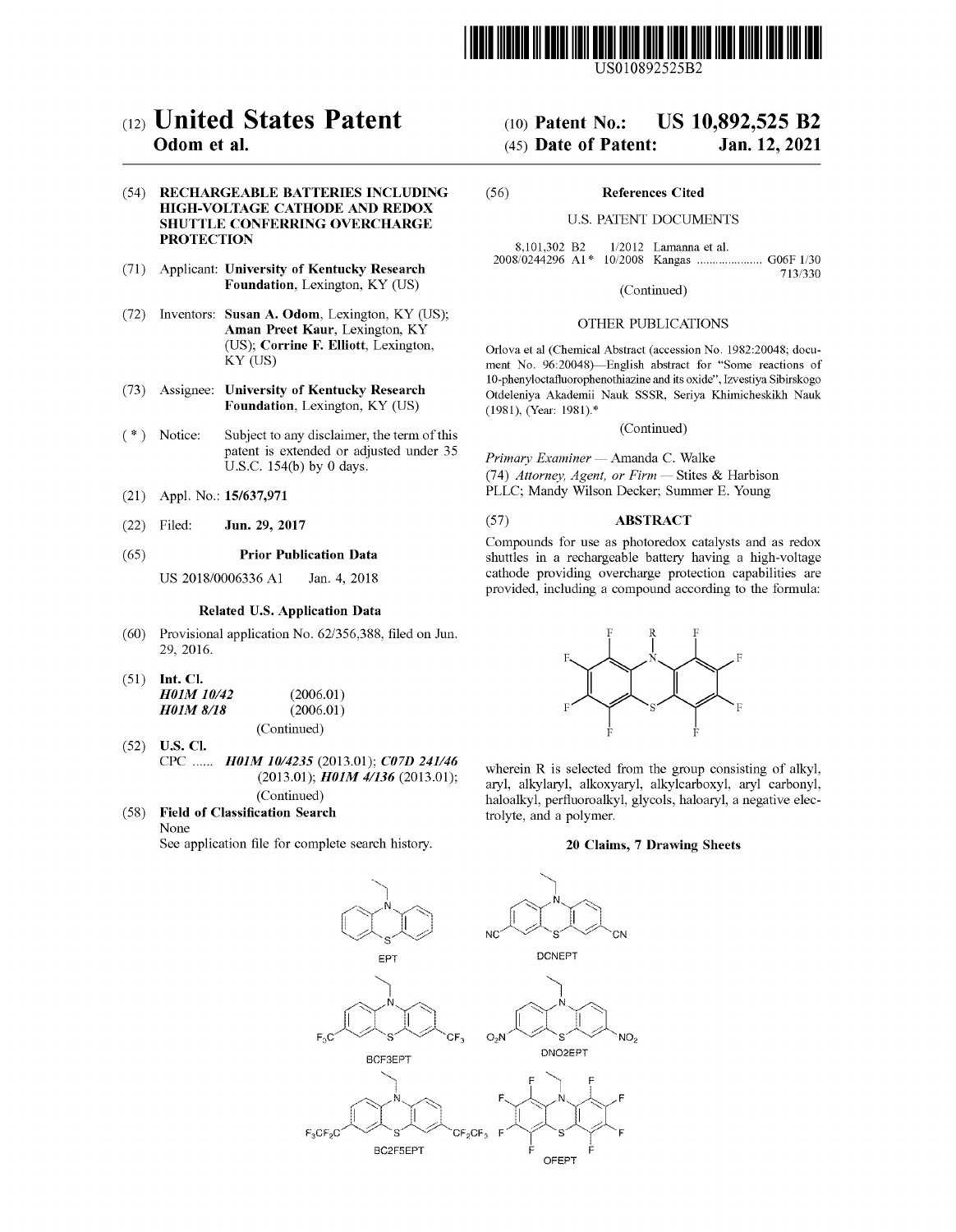(51) **Int. Cl.** 

| <b>H01M 10/0525</b> | (2010.01) |
|---------------------|-----------|
| <b>H01M 4/136</b>   | (2010.01) |
| <b>H01M 4/58</b>    | (2010.01) |
| <b>H01M 10/0567</b> | (2010.01) |
| C07D 241/46         | (2006.01) |
| H01M 4/587          | (2010.01) |

(52) **U.S. Cl.**  CPC *H0lM 415825* (2013.01); *H0lM 8/18*  (2013.01); *H0lM 8/188* (2013.01); *H0lM 1010525* (2013.01); *H0lM 1010567* (2013.01); *H0JM 4/587* (2013.01); *H0JM 2220/30*  (2013.01); *Y02E 60/50* (2013.01)

#### (56) **References Cited**

#### U.S. PATENT DOCUMENTS

|                                | 205/337                          |
|--------------------------------|----------------------------------|
| 2009/0286162 A1                | $11/2009$ Lamanna et al.         |
| 2011/0294017 A1                | $12/2011$ Weng et al.            |
| 2011/0294018 A1                | $12/2011$ Zhang et al.           |
| $2016/0208030$ A1 <sup>*</sup> | 7/2016 Gavvalapalli  C08F 112/14 |
| 2017/0062842 A1*               | 3/2017 Huang  C07D 279/22        |
| 2017/0244132 A1*               | 8/2017 Wagner  H01M 10/0525      |
| 2018/0154086 A1*               | 6/2018 Toporek  A61M 5/31551     |
|                                |                                  |

#### OTHER PUBLICATIONS

Kaur et al ("Overcharge protection of lithium-ion batteries above 4 V with a perfluorinated phenothiazine derivative", Journal of Materials Chemistry A, vol. 4 (15), p. 5410-5414 (2016)). (Year: 2016).\* Arora, et al., Capacity Fade Mechanisms and Side Reactions in Lithium-Ion Batteries, Electrochem. Soc., 1998, 145, 3647-3667. Balakrishnan, et al., Safety mechanisms in lithium-ion batteries, Power Sources, 2006, 155, 401-414.

Chen, et al., Chemical Overcharge and Overdischarge Protection for Lithium-Ion Batteries, Electrochem. Solid-State Lett., 2005, 8, A59-A62.

Chen, et al., Redox shuttles for safer lithium-ion batteries, Electrochim. Acta, 2009, 54, 5605-5613.

Buhrmester, et al., Possible Redox Shuttle Additives for Chemical Overcharge and Overdischarge Protection for Lithium-Ion Batteries, J. Electrochem. Soc., 2006, 153, A288-A294.

Buhrmester, et al., Studies of Aromatic Redox Shuttle Additives for LiFePO4-Based Li-Ion Cells, J. Electrochem. Soc., 2005, 152, A2390-A2399.

Dahn, et al., High-Rate Overcharge Protection of LiFePO4-Based Li-Ion Cells Using the Redox Shuttle Additive 2,5-Ditertbutyl-1,4 dimethoxybenzene, J. Electrochem. Soc., 2005, 152, Al283-Al289. Buhrmester, et al., The Use of 2,2,6,6-Tetramethylpiperinyl-Oxides and Derivatives for Redox Shuttle Additives in Li-Ion Cells, J. Electrochem. Soc., 2006, 153, Al800-Al804.

Moshurchak, et al., Triphenylamines as a Class of Redox Shuttle Molecules for the Overcharge Protection of Lithium-Ion Cells, J. Electrochem. Soc., 2008, 155, Al29-Al31.

Kaur, et al., 3,7-Bis(trifluoromethyl)-N-ethylphenothiazine: a redox shuttle with extensive overcharge protection in lithium-ion batteries, J. Mater. Chem. A, 2014, 2, 18190-18193.

Kaur, et al., Overcharge Performance of 3,7-Bis(trifluoromethyl)- Nethylphenothiazine at High Concentration in Lithium-Ion Batteries, J. Electrochem. Soc., 2015, 163, Al-A7.

Zang, et al., Molecular engineering towards safer lithium-ion batteries: a highly stable and compatible redox shuttle for overcharge protection, Energy Environ. Sci., 2012, 5, 8204-8207.

Forgie, et al., Electrochemical characterisation of a lithium-ion battery electrolyte based on mixtures of carbonates with a ferrocenefunctionalised imidazolium electroactive ionic liquid, Phys. Chem. Chem. Phys., 2013, 15, 7713-7721.

Khakani, et al., Redox Shuttles for Lithium-Ion Batteries at Concentrations up to 1 M Using an Electroactive Ionic Liquid Based on 2,5,di-tert-butyl-1,4-dimethoxybenzene, J. Electrochem. Soc., 2015, 162, Al432-Al438.

Ergun, et al., Overcharge performance of 3,7-disubstituted N-ethylphenothiazine derivatives in lithium-ion batteries, Chem. Commun., 2014, 50, 5339-5341.

Hu, et al., Recent progress in high-voltage lithium ion batteries, J. Power Sources, 2013, 237, 229-242.

Moshurchak, et al., High-Potential Redox Shuttle for Use in Lithium-Ion Batteries, J. Electrochem. Soc., 2009, 156, A309-A312.

Zhang, et al., Novel redox shuttle additive for high-voltage cathode materials, Energy Environ. Sci., 2011, 4, 2858-2862.

Huang, et al., An organophosphine oxide redox shuttle additive that delivers long-term overcharge protection for 4 V lithium-ion batteries, J. Mater. Chem. A, 2015, 3, 10710-10714.

Casselman, et al., The fate of phenothiazine-based redox shuttles in lithium-ion batteries, Phys. Chem. Chem. Phys., 2015, 17, 6905- 6912.

Narayana, et al., N-Substituted Phenothiazine Derivatives: How the Stability of the Neutral and Radical Cation Forms Affects Overcharge Performance in Lithium-Ion Batteries, ChemPhysChem, 2015, 16, 1179-1189.

Ergun, et al., Controlling Oxidation Potentials in Redox Shuttle Candidates for Lithium-Ion Batteries, J. Phys. Chem. C, 2014, 118, 14824-14832.

Odom, et al., A fast, inexpensive method for predicting overcharge performance in lithium-ion batteries, Energy Environ. Sci., 2014, 7, 760-767.

Brushett, et al., An All-Organic Non-aqueous Lithium-Ion Redox Flow Battery, Adv. Energy Mater., 2012, 2, 1390-1396.

Huang, et al., Liquid Catholyte Molecules for Nonaqueous Redox Flow Batteries, Adv. Energy Mater., 2015, 5, 1401782-1401788.

Kaur, et al., A Highly Soluble Organic Catholyte for Non-Aqueous Redox Flow Batteries, Energy Tech., 2015, 3, 476-480.

Wei,et al., TEMPO-Based Catholyte for High-Energy Density Nonaqueous Redox Flow Batteries, Adv. Mater., 2014, 26, 7649-7653.

Lacey, et al., A redox shuttle to facilitate oxygen reduction in the lithium air battery, Electrochem. Commun., 2013, 26, 74-76.

Treat, et al., Metal-Free Atom Transfer Radical Polymerization, J. Am. Chem. Soc., 2014, 136, 16096-16101.

Pan, et al., Photoinduced Metal-Free Atom Transfer Radical Polymerization of Acrylonitrile, ACS Macro Letters, 2015, 4, 192-196.

Tomilin, et al., Cation Radicals of N-Substituted Phenothiazines, Chem. Heterocycl. Compd., 1996, 32, 365-370.

Yakobson, et al., Aromatic nucleophilic substitution, Zhumal Obshchei Khimii 1967, 37, 1289-1293.

Belf, et al., Octafluorophenothiazine, Chem. Industry, 1966, 6, 238-239.

Sheldrick, G., SHELXT-Integrated space-group and crystalstructure determination, Acta Crystallog. Sect. A, 2015, 71, 3-8.

Sheldrick, G., Crystal structure refinement with SHELXL, Acta Crystallog. Sect. C, 2015, 71, 3-8.

Becke, A. D., Density-functional thermochemistry. III. The role of exact exchange, J. Chem. Phys., 1993, 98, 5648-5652.

Lee,et al. Parr, Development of the Colic-Salvetti correlationenergy formula into a functional of the electron density, Physical Review B, vol. 37 (2), 1988, pp. 785-789.

McLean, et al., Contracted Gaussian basis sets for molecular calculations. I. Second row atoms, Z=11-18, J. Chem. Phys., 1980, 72, 5639-5648.

Krishnan, et al , Self-consistent molecular orbital methods. **XX. A**  basis set for correlated wave functions, J. Chem. Phys., 1980, 72, 650-654.

Chen, et al., Bifunctional electrolyte additive for lithium-ion batteries, Electrochem. Commun., 2007, 9, 703-707.

Kaur, et al., Overcharge protection of lithium-ion batteries above 4 V with a perfluorinated phenothiazine derivative J. of Materials Chemistry A, 2016, 4, 5410-5414.

\* cited by examiner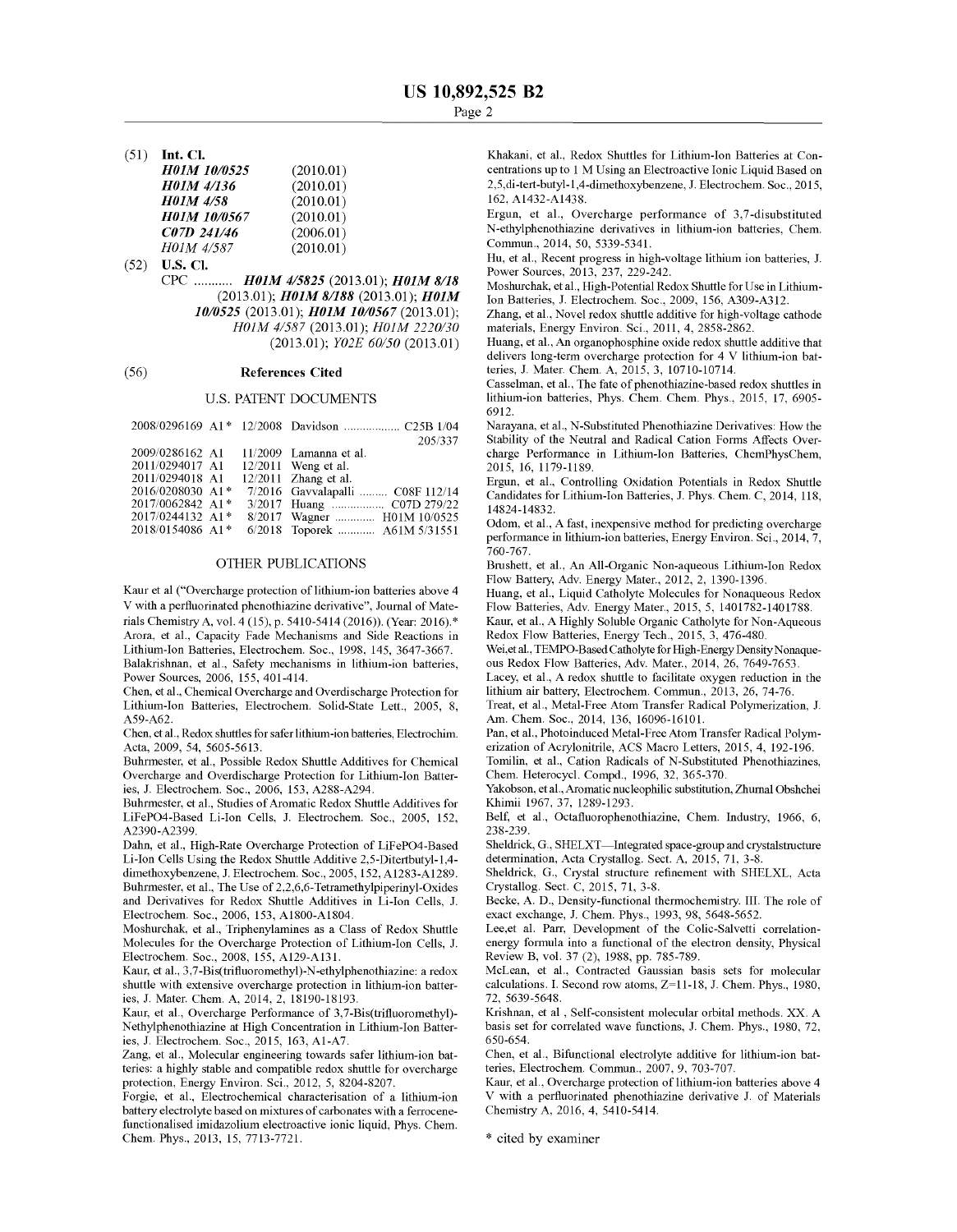$NO<sub>2</sub>$ 





**FIG.1** 



**FlG. 2**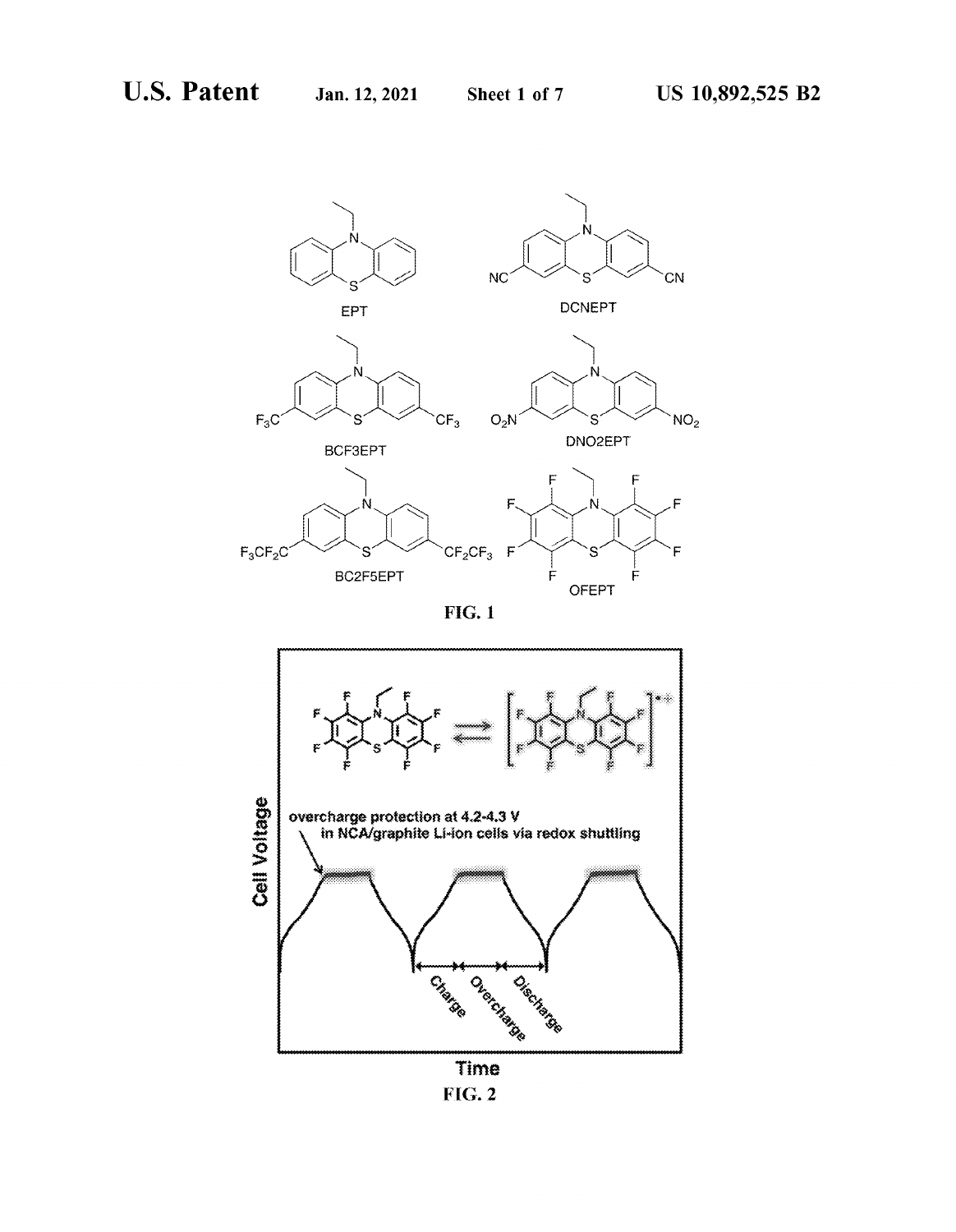



**FIG. 4**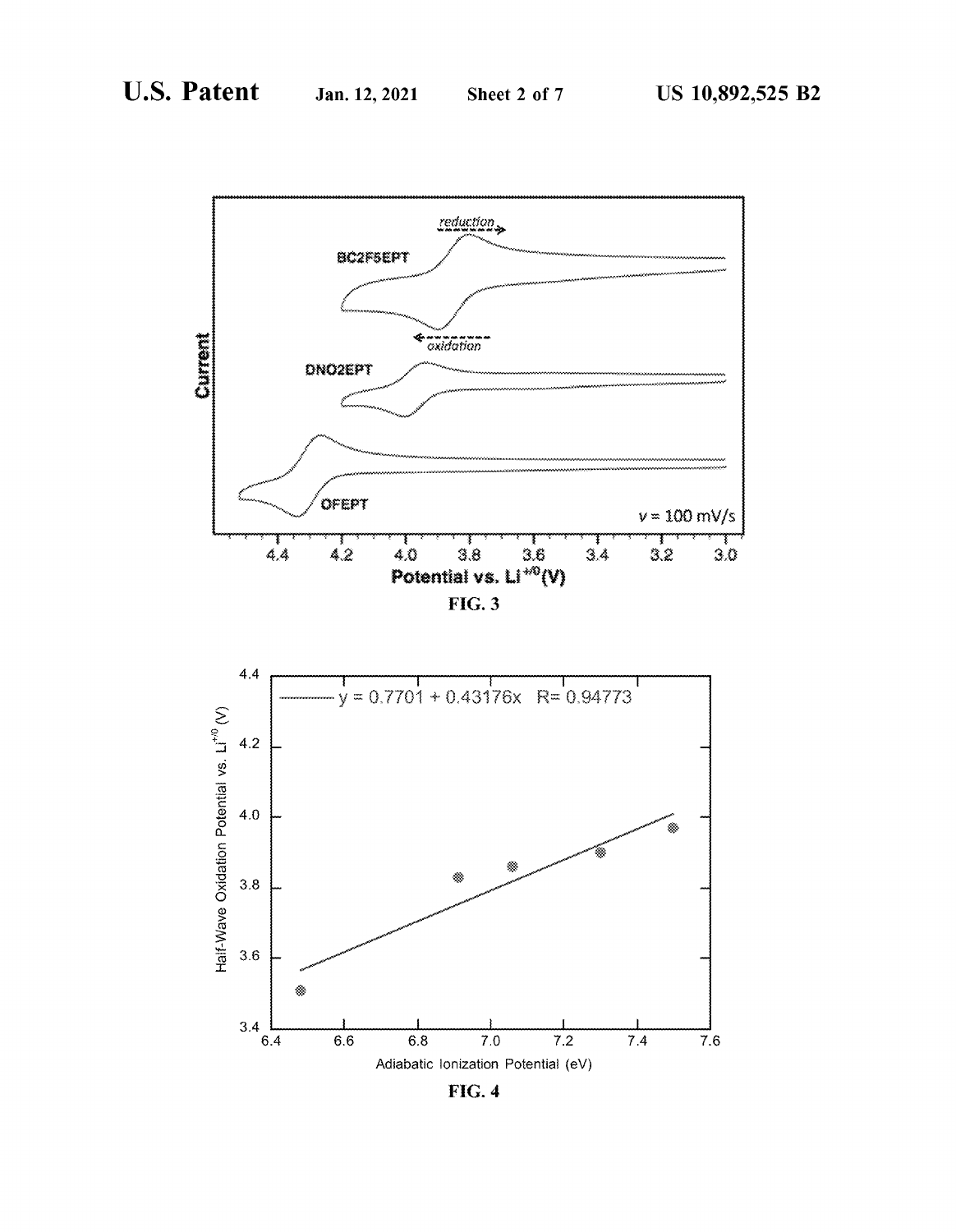

**FIG. 5**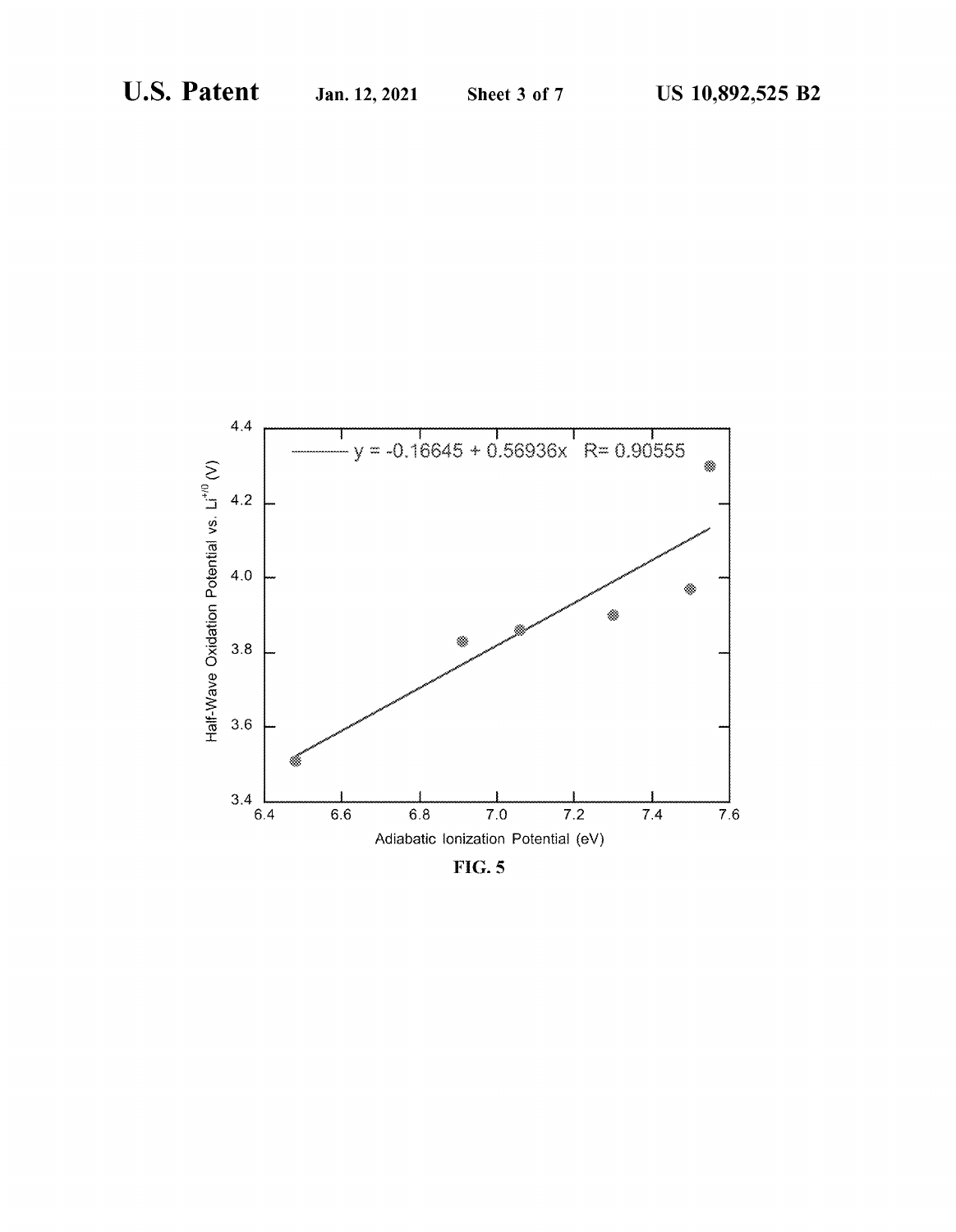

FIGS. 6A-6F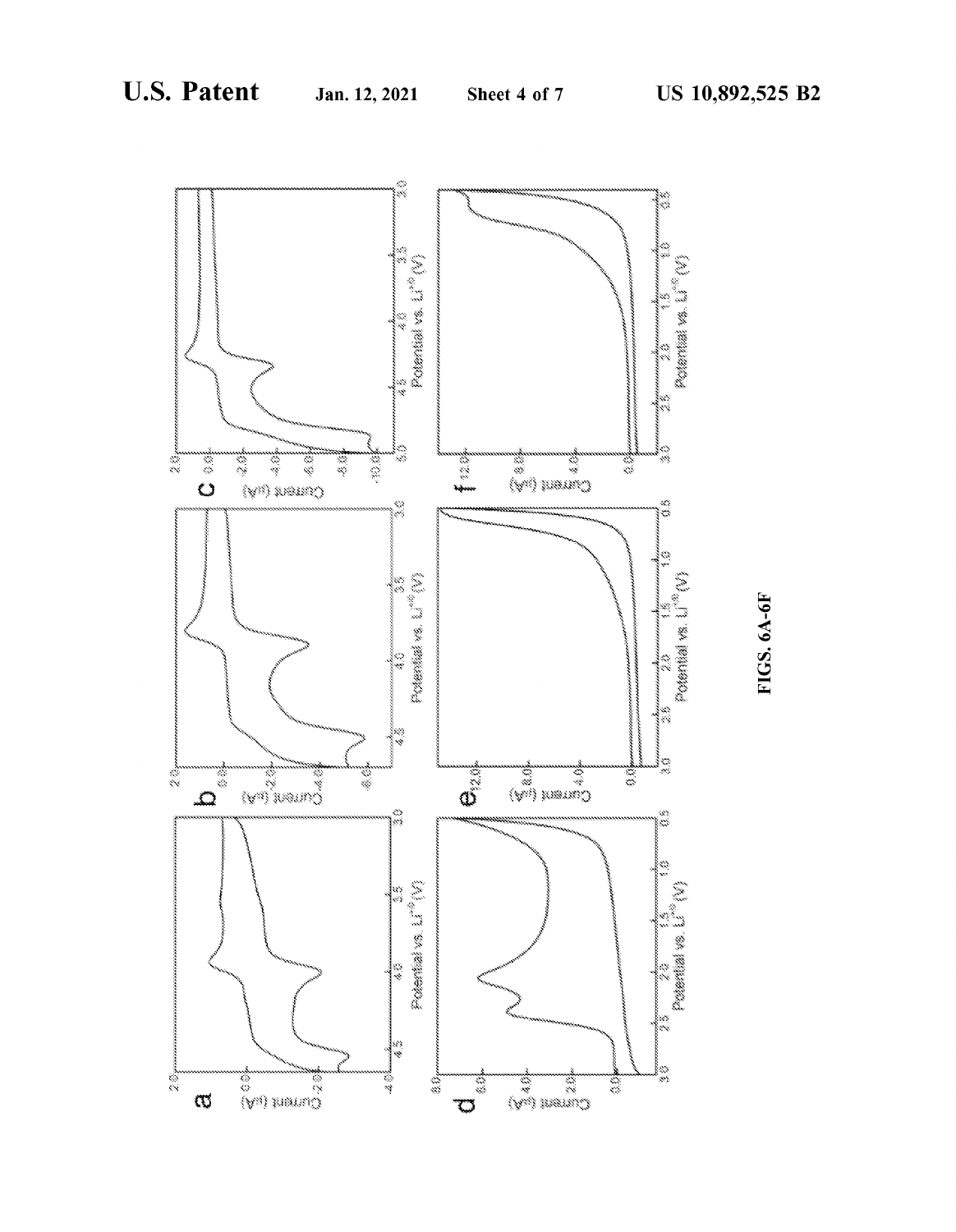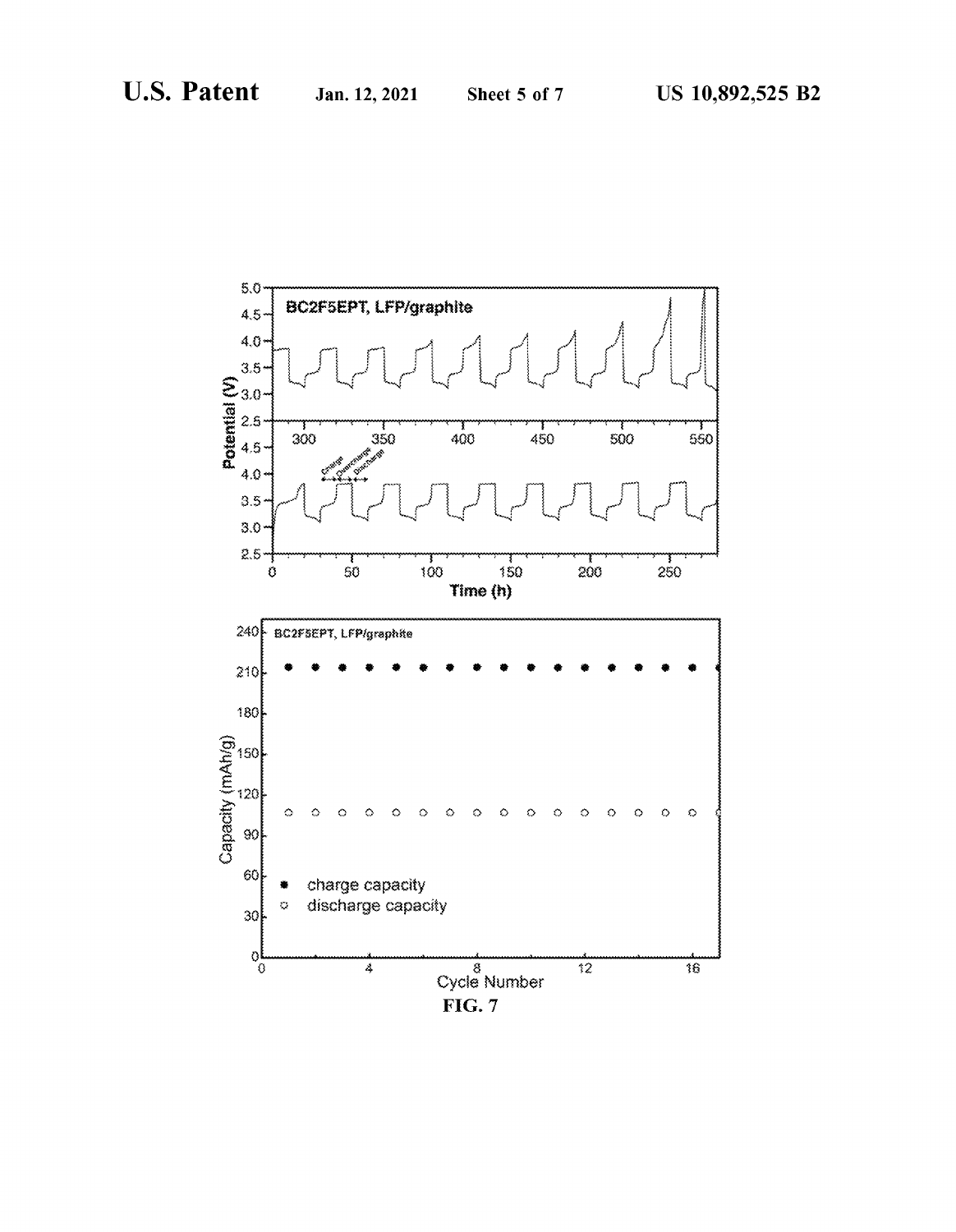

**FIG. 8**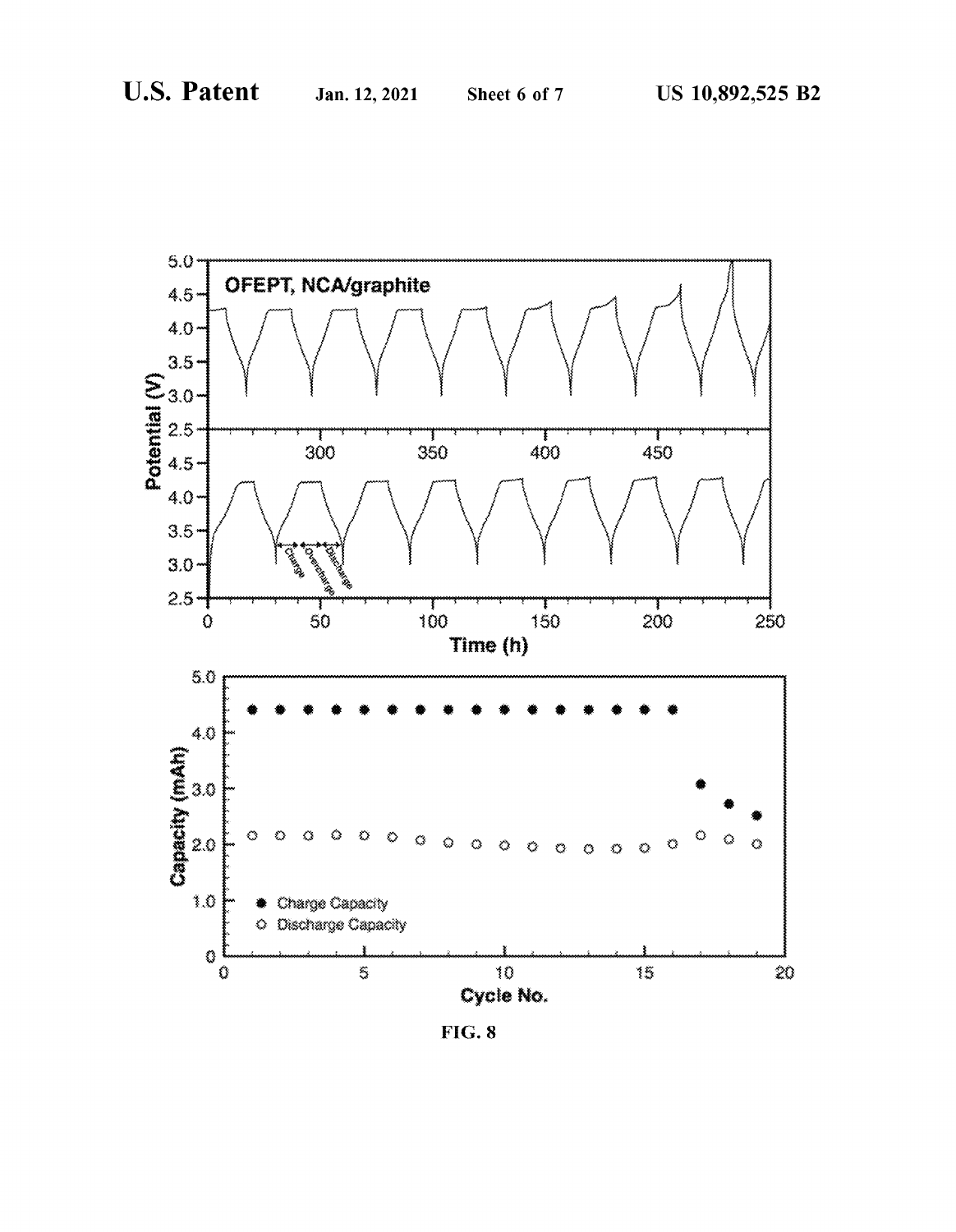





**FIG.10**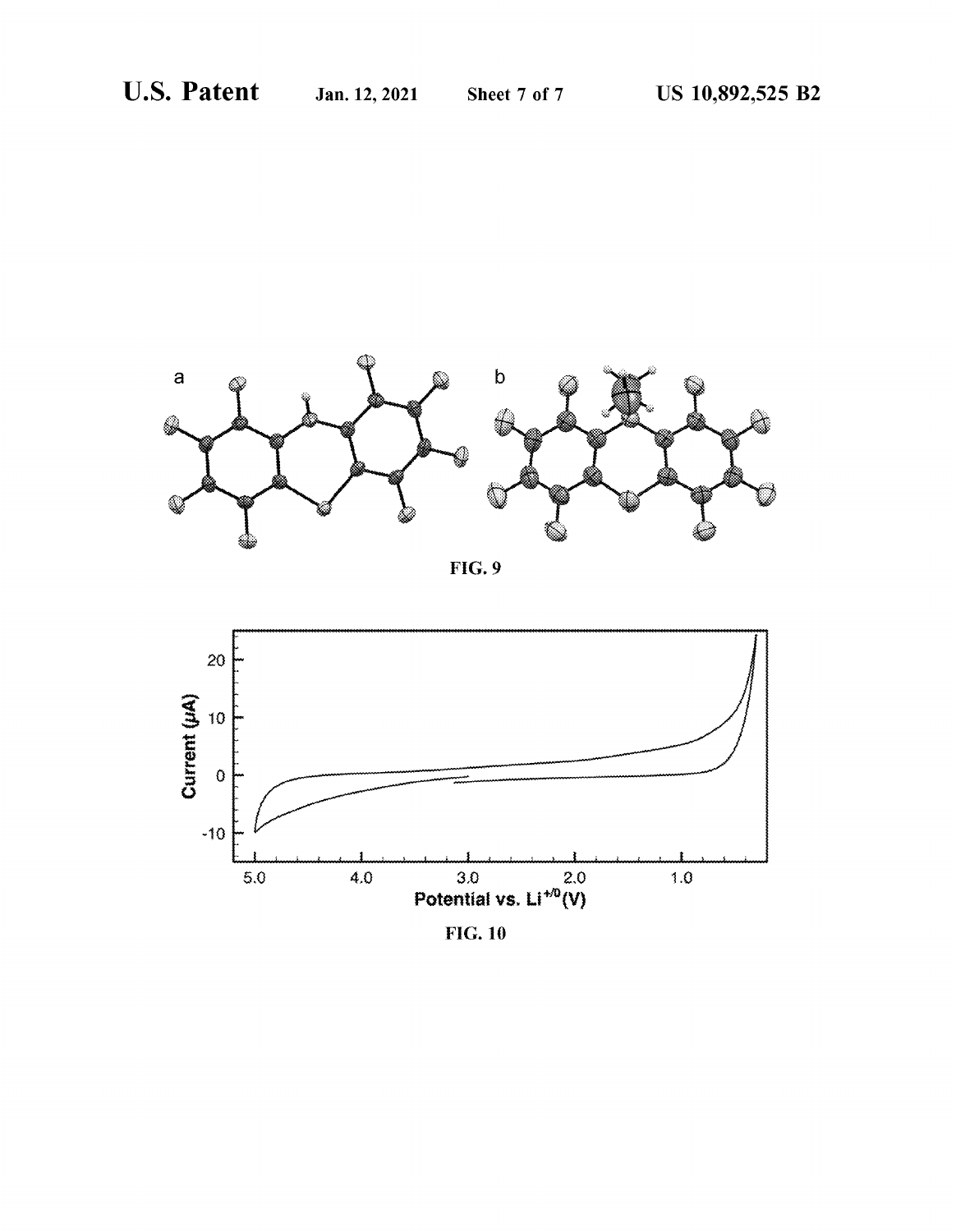### **RECHARGEABLE BATTERIES INCLUDING HIGH-VOLTAGE CATHODE AND REDOX SHUTTLE CONFERRING OVERCHARGE PROTECTION**

#### PRIORITY

This invention claims priority to U.S. Provisional Application Ser. No. 62/356,388 filed Jun. 29, 2016.

#### GOVERNMENT INTEREST

This invention was made with govermnent support under grant number CHE-1300653 awarded by the National Science Foundation. The government has certain rights in the <sup>15</sup> invention.

#### TECHNICAL FIELD

The presently-disclosed subject matter generally relates to 20 rechargeable batteries and compounds for use in conferring overcharge protection in such batteries. In particular, certain embodiments of the presently-disclosed subject matter relate to batteries having a high-voltage cathode, and compounds for use in conferring overcharge protection in such batteries, 25 such as lithium-ion batteries having a high-voltage cathode.

#### INTRODUCTION

The prevention of overcharge, a condition in which a  $30$ cell's potential rises above the end-of-charge potential of its cathode, is important for achieving long lifetimes and averting catastrophic failure in lithium-ion batteries  $(LIBs).<sup>1, 2</sup>$ Batteries connected in series may be especially vulnerable to overcharge when mismatches in capacity occur. The condi-35 matter, a compound is provided, which has the structure of tion may be forestalled by introducing additional external circuitry to monitor individual cell potentials in a battery pack, or by integrating internal safeguards to prevent undesirably high potentials from being reached.

One such approach involves incorporating additives into 40 the battery electrolyte to mitigate excess applied current by shuttling charge between electrodes.<sup>3, 4</sup> These additives, called redox shuttles, oxidize at the cathode/electrolyte interface when the cell potential reaches the oxidation potential of the additive; then, after diffusing to the anode/ 45 electrolyte interface, they reduce back to the neutral form. Each cycle sees an electron transported from the anode to the cathode without shorting the cell.

Redox shuttles were first demonstrated as a protective mechanism in LIBs by Dahn and coworkers in 2005; the 50 most successful early shuttles included derivatives of phenothiazine, $5$  dialkoxybenzene, $3, 6, 7, 2, 2, 6, 6$ -tetramethylpiperinyl oxide (TEMPO),<sup>8</sup> and triphenylamine.<sup>9</sup> In the decade since Dahn's initial reports, redox shuttles have enabled protection against overcharge for time periods equivalent to 55 300 or more charging cycles and at charging rates as high as  $1C^{7, 10, 11}$ 

Notable examples of redox shuttles that provide extensive overcharge protection at potentials appropriate for the commercially-utilized lithium iron phosphate (LFP) cathode 60 include  $1,4$ -di-tert-butyl-2,5-dimethoxybenzene, $3,6,7$  1,4-ditert-butyl-2,5-bis(2-methoxyethoxy)benzene,<sup>12</sup> and a related imidazolium-functionalized ionic liquid salt.<sup>13, 14</sup> More recently, N-ethyl-3,7-bis(trifluoromethyl)phenothiazine (BCF3EPT) was reported as a highly soluble redox shuttle 65 that provides extensive overcharge protection for the LFP cathode in LIBs, even at high charging rates.<sup>10, 11, 15</sup>

Despite the extensive overcharge protection capabilities observed for dimethoxybenzene and phenothiazine derivatives in LFP-based batteries, even at concentrations as low as 0.05 to 0.1 M, these compounds oxidize at potentials too  $_5$  low to be used with high-voltage cathodes like LiMn<sub>2</sub>O<sub>4</sub> (LMO), LiCoO<sub>2</sub> (LCO), LiNi<sub>1/3</sub>Mn<sub>1/3</sub>Co<sub>1/3</sub>O<sub>2</sub> (NMC), and  $LiNi<sub>0.8</sub>Co<sub>0.15</sub>Al<sub>0.05</sub>O<sub>2</sub> (NCA).$  These cathode materials require redox shuttles that oxidize at potentials of at least 4.3  $V$  vs.  $Li^{+/0}$ , as the end-of-charge potentials for LMO, NMC

and NCA lie between 4.1 and  $4.\overline{2}$  V.<sup>16</sup> Dahn, Amine, and Zhang have reported redox shuttle candidates with oxidation potentials ranging from 4.0 to 4.8 V vs.  $Li^{+/0}$ , including 1,4-di-tert-butyl-2,5-bis(2,2,2-trifluo-roethoxy)benzene, $17$ <sup>18</sup> octafluoronaphthalene,  $18$ 2-methoxyhexafluoronaphthalene,<sup>18</sup> tetraethyl-1,4-di-tertbutyl-2,5-phenylene diphosphate,<sup>19</sup> and  $1,4$ -bis(di-iso-propyl)phosphinyl)-2,5-dimethoxybenzene.20 Although all five compounds protect high-voltage cathodes from overcharge, when paired with graphitic anodes, even the most robust shuttle is limited to a few dozen cycles of protection against 20 100% overcharge in LFP/graphite cells.

Accordingly, there remains a need in the art for compounds for use as redox shuttles, and batteries making use of such compounds, which effectively overcome the shortcomings of known compounds and batteries.

#### SUMMARY OF INVENTION

The presently-disclosed subject matter includes compounds that can be used as redox shuttles conferring overcharge protection. The presently-disclosed subject matter further includes rechargeable batteries, including rechargeable batteries having a high-voltage cathode, which include a redox shuttle, providing overcharge protection.

In some embodiments of the presently-disclosed subject formula I.



wherein R is selected from the group consisting of alkyl, aryl, alkylaryl, alkoxyaryl, alkylcarboxyl, aryl carbonyl, haloalkyl, perfluoroalkyl, glycols, haloaryl, a negative electrolyte, and a polymer.

In some embodiments, the compound has the structure of formula II.



N-ethyl-1,2,3,4,6,7,8,9-octafluorophenothiazine (OFEPT)

(II)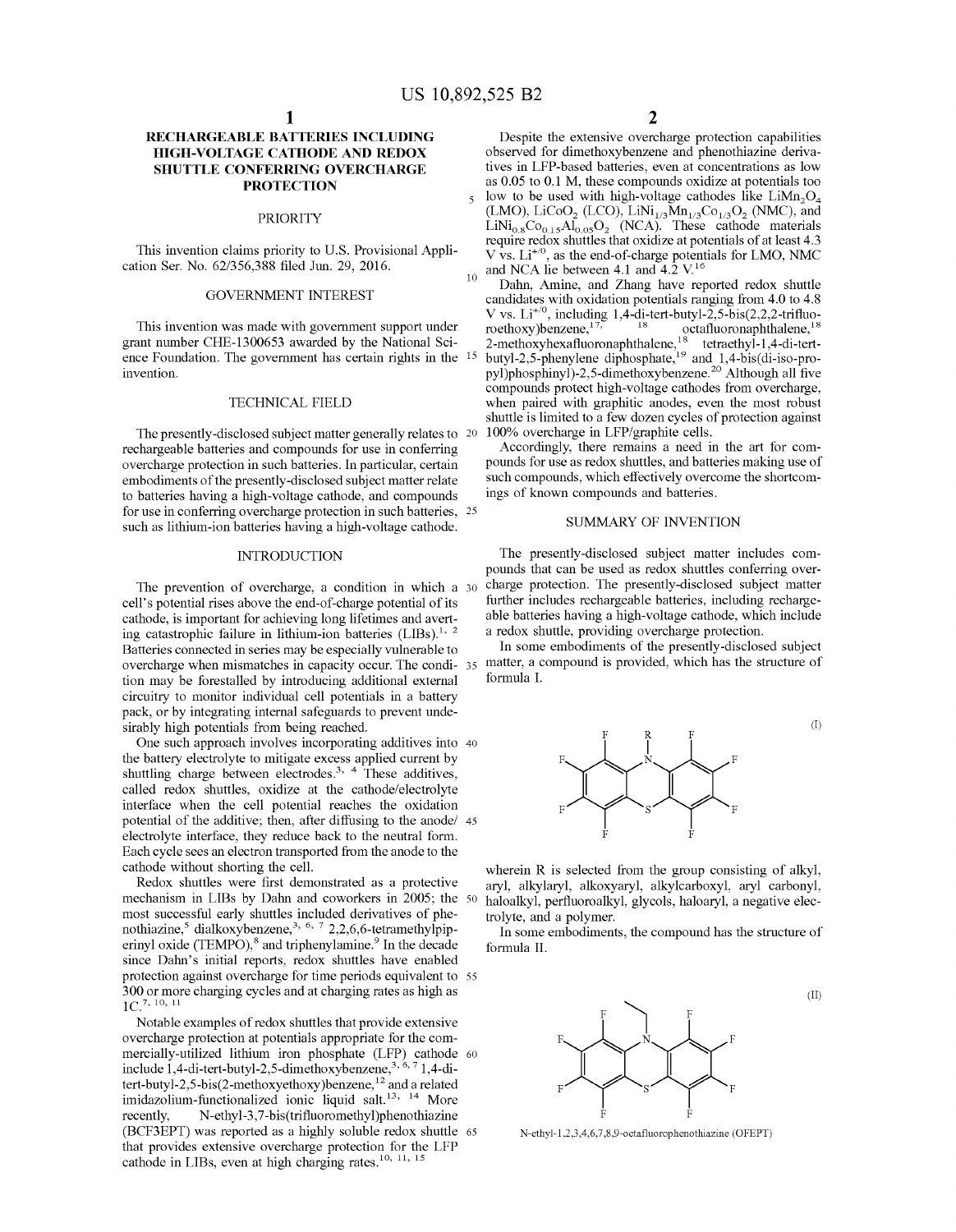In some embodiments, the compounds disclosed herein are included in a rechargeable battery comprising a negative electrode and a positive electrode. In some embodiments, the battery includes a high-voltage cathode and an anode. The high-voltage cathode can in some embodiments have an 5 end-of-charge potential of about 4.0 V or greater. Exemplary high-voltage cathodes include LiFePO<sub>4</sub> (LFP), LiMn<sub>2</sub>O<sub>4</sub> (LMO), LiCoO<sub>2</sub> (LCO), LiNi<sub>1/3</sub>Mn<sub>1/3</sub>Co<sub>1/3</sub>O<sub>2</sub> (NMC), or LiNi<sub>0.8</sub>Co<sub>0.15</sub>Al<sub>0.05</sub>O<sub>2</sub> (NCA). In some embodiments, the anode is graphitic. In some embodiments, the battery can <sup>10</sup> include an electrolyte comprising a charge-carrying medium and a lithium salt.

In some embodiments the compounds disclosed herein are included in a battery at a concentration of about 0.05-0.1M.  $_{15}$ In some embodiments, the compound has a solubility of about 0.5M or greater. In some embodiments, the compound oxidizes at a potential of about 4.0 V to about 4.8V as compared to Li/Li+, at a potential of about 4.2V to about 4.5V, or at a potential of about 4.2V to about 4.3V.  $\qquad 20$  a rate of C/10.

In some embodiments, the battery comprises a positive electrode, a negative electrode, and an electrolyte. In some embodiments, the positive electrode is immersed in the electrolyte. In some embodiments, a battery comprising a passivating electrolyte additive, wherein the passivating 25 electrolyte additive comprises the compound. In some embodiments, the battery can be selected from a lithium-ion battery and a sodium-ion battery. In some embodiments, the battery can comprise a photopolymerization initiator or photoredox catalyst, that includes the compounds disclosed 30 herein. In some embodiments, electrode material includes the compounds disclosed herein. In some embodiments, the electrode material is included in a battery. In some embodiments, the battery is a non-aqueous redox flow battery. Articles including a battery as provided herein are also 35 disclosed. Arrays comprising two or more batteries, including batteries connected in series are also disclosed.

#### BRIEF DESCRIPTION OF THE DRAWINGS

The novel features of the invention are set forth with particularity in the appended claims. A better understanding of the features and advantages of the present invention will be obtained by reference to the following detailed description that sets forth illustrative embodiments, in which the principles of the invention are used, and the accompanying drawings of which:

FIG. **1** provides chemical structures of N-ethylphenothiazine (EPT) and derivatives N-ethyl-3,7-bis(trifluoromethyl)phenothiazine (BCF3EPT), N-ethyl-3,7-bis(pentafluoroethyl)phenothiazine (BC2F5EPT), 3,7-dicyano-Nethylphenothiazine (DCNEPT), N-ethyl-3,7dinitrophenothiazine (DNO2EPT), and N-ethyl-1,2,3,4,6,7, 8,9-octafluorophenothiazine (OFEPT).

FIG. **2** depicts how an exemplary fluorinated phenothiazine derivative mitigates excess current in an overcharging lithium-ion cell containing a high-voltage cathode by shuttling it through the electrolyte in redox reactions as the electrode/electrolyte interfaces.

FIG. **3** includes cyclic voltammograms of BC2F5EPT, 60 DNO2EPT, and OFEPT at ca. 0.3 mM in 1.2 M LiPF $_6$  in EC/EMC (3:7 wt. ratio) at a scan rate of 100 mV/s with a glassy carbon working electrode, Pt wire counter electrode, and Li foil reference electrode.

FIG. **4** includes a plot of half-wave oxidation potentials 65 for the first oxidation event for redox shuttle candidates EPT, BCF3EPT, BC2F5EPT, DCNEPT, and DNO2EPT in 1.2 M

LiPF<sub>6</sub> in EC/EMC (3:7 wt. ratio) recorded at a scan rate of 100 mV/sec vs. the adiabatic IPs calculated at the B3LYP/  $6-311G(d,p)$  level of theory.

FIG. **5** includes a plot of half-wave oxidation potentials for the first oxidation event for redox shuttle candidates EPT, BCF3EPT, BC2F5EPT, DCNEPT, DNO2EPT, and OFEPT in 1.2 M LiPF<sub>6</sub> in EC/EMC (3:7 wt. ratio) recorded at a scan rate of 100 mV/sec vs. the adiabatic IPs calculated at the B3LYP/6-311G(d,p) level of theory.

FIGS. 6a-6f include cyclic voltammograms of DNO2EPT  $(a,d)$ , BC2F5EPT  $(b,e)$ , and OFEPT  $(c,f)$  at 0.3 mM in 1.2 M LiPF<sub>6</sub> in EC/EMC (3:7 wt. ratio) recorded at a scan rate of 100 mV/sec showing irreversible second oxidations in some cases (a, b, and c) and irreversible reductions in others (d, e, and f).

FIG. **7** includes plots of Potential vs. time (top) and capacity vs. cycle number (bottom) for 100% overcharge cycling of BC2FEPT in LFP/graphite coin cells. BC2FEPT was incorporated into 1.2 M LiPF<sub>6</sub> in EC/EMC (3:7 wt. ratio) at 0.08 M; 100% overcharge cycling was performed at

FIG. **8** includes plots of Potential vs. time (top) for 100% overcharge cycling of OFEPT in NCA/graphite coin cells. OFEPT was incorporated into 1.2 M LiPF<sub>6</sub> in EC/EMC (3:7) wt. ratio) at 0.08 M; 100% overcharge cycling was performed at a rate of  $C/10$ ; and charge and discharge capacities vs. cycle number (bottom) for the same cell.

FIG. **9** provides thermal ellipsoid plots for the OFPT (a) and OFEPT  $(b)$  obtained by single crystal X-ray diffraction.

FIG. 10 includes cyclic voltammogram of  $1.2 M LiPF<sub>6</sub>$  in EC/EMC (3:7 wt. ratio) recorded at a scan rate of 100 mV/sec.

#### DESCRIPTION OF EXEMPLARY EMBODIMENTS

The details of one or more embodiments of the presentlydisclosed subject matter are set forth in this document. Modifications to embodiments described in this document, and other embodiments, will be evident to those of ordinary 40 skill in the art after a study of the information provided in this document. The information provided in this document, and particularly the specific details of the described exemplary embodiments, is provided primarily for clearness of understanding and no unnecessary limitations are to be understood therefrom. In case of conflict, the specification of this document, including definitions, will control.

The presently-disclosed subject matter includes compounds that can be used as redox shuttles conferring overcharge protection. The presently-disclosed subject matter further includes rechargeable batteries, including rechargeable batteries having a high-voltage cathode, which include a redox shuttle, providing overcharge protection.

In some embodiments of the presently-disclosed subject matter, a compound is provided, which has the structure of formula I.



(I)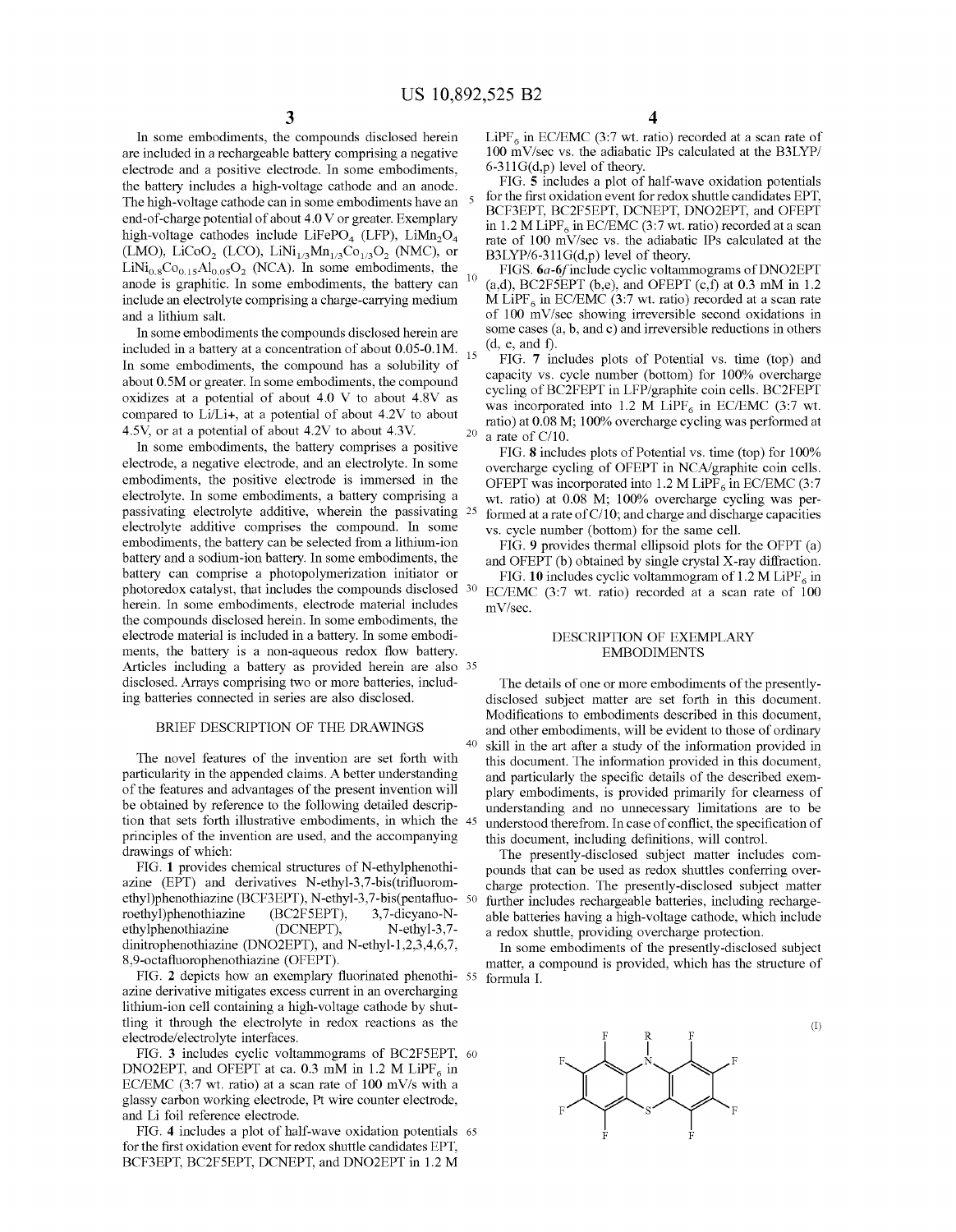(II)

wherein R is selected from the group consisting of alkyl, aryl, alkylaryl, alkoxyaryl, alkylcarboxyl, aryl carbonyl, haloalkyl, perfluoroalkyl, glycols, haloaryl, a negative electrolyte, and a polymer.

In some embodiments, the compound has the structure of  $5$ formula II.



N-ethyl-1,2,3 ,4,6, 7,8,9-octafluorophenothiazine (OFEPT)

In some embodiments, the compound can be used as a redox shuttle.

In some embodiments, the compound can be used as a passivating electrolyte additives for lithium-ion, sodiumion, and other batteries.

In some embodiments, the compound can be used as a photopolymerization initiator or photoredox catalyst.

In some embodiments, the compound can be used as an electrode material in a battery including non-aqueous redox flow batteries. 30

As used here, the term "redox shuttle" refers to an electrochemically reversible compound that can become oxidized at a positive electrode of a battery, migrate to a negative electrode of the battery, become reduced at the negative electrode to reform the unoxidized/less-oxidated 35 shuttle species, and migrate back to the positive electrode. A redox shuttle can be an electroactive compound, which can be heterocyclic. A redox shuttle can protect against overcharging.

The presently-disclosed subject matter includes a 40 rechargeable battery. In some embodiments, the rechargeable battery includes a negative electrode, a positive electrode, and an electrolyte that includes a compound as disclosed herein, e.g., OFEPT. In some embodiments, the positive electrode is immersed in the electrolyte. In some 45 embodiments, the electrolyte further comprises a chargecarrying medium and a lithium salt.

In some embodiments, the rechargeable battery is a rechargeable lithium-ion battery, which includes a highvoltage cathode, a negative electrode, an electrolyte com- 50 prising a charge-carrying medium and a lithium salt, and a redox shuttle comprising a compound as disclosed herein.

The term "electrolyte" is well understood to those of ordinary skill in the art and provides a charge-carrying pathway between the negative electrode and the positive 55 electrode. The electrolyte can include a charge-carrying medium and a lithium salt. The electrolyte can also include a redox shuttle.

pound/redox shuttle at a concentration of about 0.05-0.lM. In some embodiments, the battery makes use of a compound/redox shuttle having a solubility of about 0.5M or greater.

The term "negative electrode" is well understood to those of ordinary skill in the art and refers to one of a pair of electrodes that, under normal circumstances and when the battery/cell is fully charged, has the lowest potential. The

negative electrode that can be used in connection with the presently-disclosed subject matter is not particularly limited and can be generally selected from those known in the art, for example, a graphitic anode.

The term "positive electrode" is well understood to those of ordinary skill in the art and refers to one of a pair of electrodes that, under typical circumstances, and when the battery/cell is fully charged, will have the highest potential that it can achieve under normal operation.

10 As noted herein, the presently-disclosed subject matter includes rechargeable batteries in which the positive electrode is a high-voltage cathode. Examples of high-voltage cathodes include, but are not limited to LiFePO<sub>4</sub> (LFP), LiMn<sub>2</sub>O<sub>4</sub> (LMO), LiCoO<sub>2</sub> (LCO), LiNi<sub>1/3</sub>Mn<sub>1/3</sub>Co<sub>1/3</sub>O<sub>2</sub> F<br>
F<br>
As noted herein, the presently-disclosed subject matter<br>
includes rechargeable batteries in which the positive elec-<br>
trode is a high-voltage cathode. Examples of high-voltage<br>
cathodes include, but are not limited cathode is one that can be said to have an end-of-charge potential of about 4.0 V or greater. Such high-voltage cathodes benefit from redox shuttles that oxidize at potentials of at least about 4.0, 4.1, 4.2, 4.3, 4.4, 4.5, 4.6, or 4.7 20 to about 4.8 V as compared to  $Li/Li^{+}$ .

In some embodiments of the presently-disclosed subject matter, the battery makes use of a compound that oxidizes at a potential of about 4.0 V to about 4.8V as compared to Li/Li<sup>+</sup>. In some embodiments, the compound oxidizes at a 25 potential of about 4.2V to about 4.5V. In some embodiments, the compound oxidizes at a potential of about 4.2V to about 4.3V.

The presently-disclosed subject matter is further inclusive of an article that includes a battery as disclosed herein.

Batteries connected in series can be particularly vulnerable to overcharge. The presently-disclosed subject matter is inclusive of an array that includes two or more batteries as disclosed herein. In some embodiments, the array includes two or more batteries connected in a series.

While the terms used herein are believed to be well understood by those of ordinary skill in the art, certain definitions are set forth to facilitate explanation of the presently-disclosed subject matter.

"Alkyl" refers to a saturated or unsaturated, branched, straight-chain or cyclic monovalent hydrocarbon radical derived by the removal of one hydrogen atom from a single carbon atom of a parent alkane, alkene or alkyne. Typical alkyl groups include, but are not limited to, methyl; ethyls such as ethanyl, ethenyl, ethynyl; propyls such as propan-1-yl, propan-2-yl, cyclopropan-1-yl, prop-1-en-1-yl, propl-en-2-yl, prop-2-en-1-yl (ally!), cycloprop-1-en-1-yl; cycloprop-2-en-1-yl, prop-1-yn-1-yl, prop-2-yn-1-yl, etc.; butyl s such as butan-1-yl, butan-2-yl, 2-methyl-propan-1 yl, 2-methyl-propan-2-yl, cyclobutan-1-yl, but-l-en-1-yl, but-l-en-2-yl, 2-methyl-prop-1-en-1-yl, but-2-en-1-yl, but-2-en-2-yl, buta-1,3-dien-1-yl, buta-1,3-dien-2-yl, cyclobutl-en-1-yl, cyclobut-l-en-3-yl, cyclobuta-1,3-dien-1-yl, butl-yn-1-yl, but-l-yn-3-yl, but-3-yn-1-yl, etc.; and the like. Preferably, an alkyl group comprises from 1 to 20 carbon atoms, more preferably, from 1 to 10 carbon atoms. While alkyl is generally used to refer to both unsubstituted alkyl groups and substituted alkyl groups; however, substituted alkyl groups are also specifically referred to herein by In some embodiments, the battery makes use of a com- identifying the specific substituent(s) on the alkyl group. For example, the alkyl group can be substituted with one or more groups including, but not limited to, optionally substituted alkyl, cycloalkyl, alkoxy, amino, ether, halide, hydroxy, nitro, silyl, sulfo-oxo, or thiol, as described herein. A lower alkyl group is an alkyl group containing from one to six (e.g., from one to four) carbon atoms.

"Aryl" refers to a monovalent aromatic hydrocarbon radical derived by the removal of one hydrogen atom from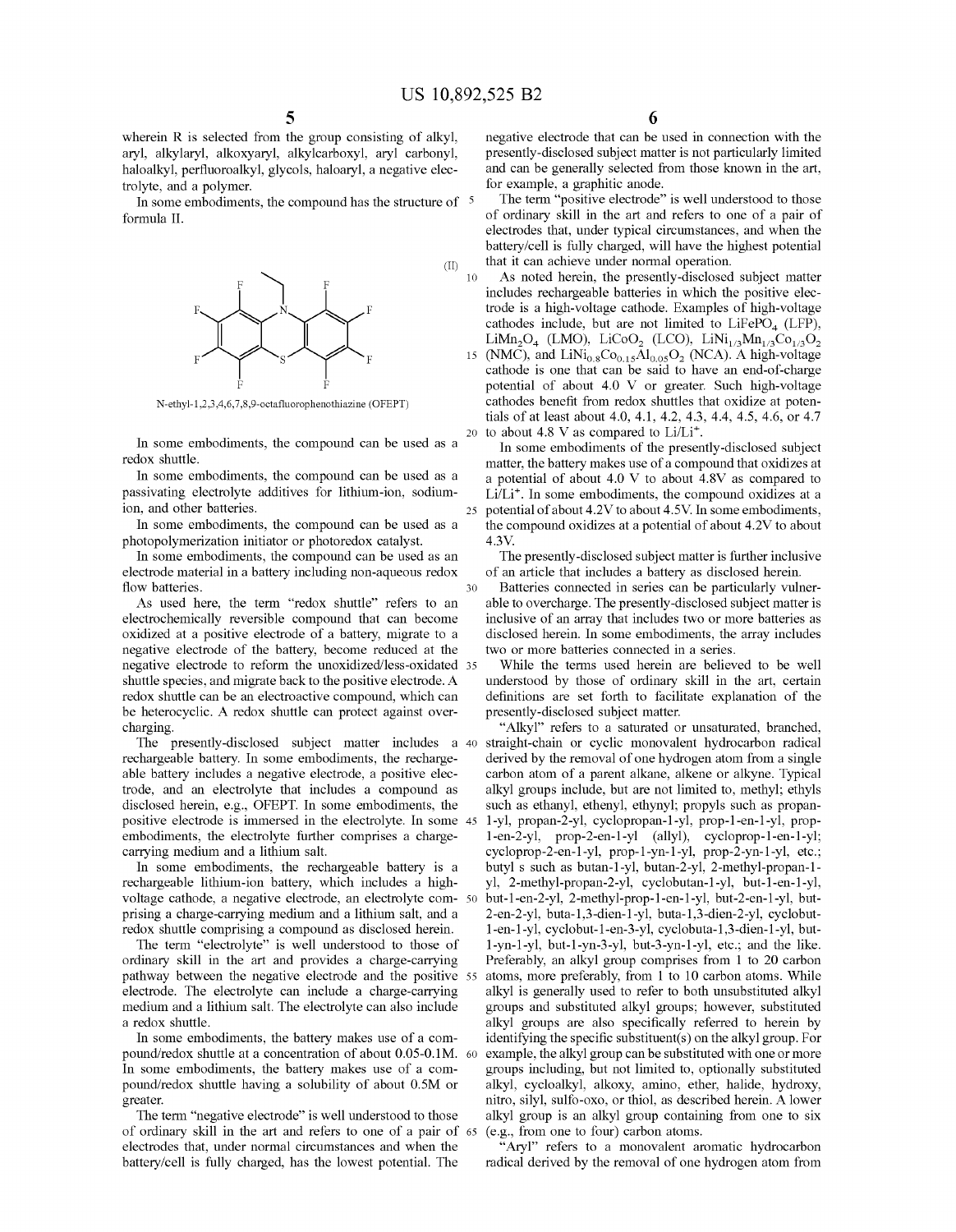a single carbon atom of a parent aromatic ring system. Typical aryl groups include, but are not limited to, groups derived from aceanthrylene, acenaphthylene, acephenanthrylene, anthracene, azulene, benzene, chrysene, coronene, fluoranthene, fluorene, hexacene, hexaphene, hex-5 alene, as-indacene, s-indacene, indane, indene, naphthalene, octacene, octaphene, octalene, ovalene, penta-2,4-diene, pentacene, pentalene, pentaphene, perylene, phenalene, phenanthrene, picene, pleiadene, pyrene, pyranthrene, rubicene, triphenylene, trinaphthalene and the like. Preferably, an aryl group comprises from 6 to 20 carbon atoms, more preferably, between 6 to 12 carbon atoms. The term aryl also includes heteroaryl, which is defined as a group that contains an aromatic group that has at least one heteroatom incorporated within the ring of the aromatic group. Examples of 15 heteroatoms include, but are not limited to, nitrogen, oxygen, sulfur, and phosphorus. Likewise, the term non-heteroaryl, defines a group that contains an aromatic group that does not contain a heteroatom. The aryl group can be substituted or unsubstituted. The aryl group can be substi- 20 tuted with one or more groups including, but not limited to, optionally substituted alkyl, cycloalkyl, alkoxy, alkenyl, cycloalkenyl, alkynyl, cycloalkynyl, aryl, heteroaryl, aldehyde, amino, carboxylic acid, ester, ether, halide, hydroxy, ketone, azide, nitro, silyl, sulfo-oxo, or thiol as described 25 herein. The term "biaryl" is a specific type of aryl group and is included in the definition of "aryl." Biaryl refers to two aryl groups that are bound together via a fused ring structure, as in naphthalene, or are attached via one or more carbon- properties. An exemplary photopolymerization initiator can, carbon bonds, as in biphenyl.

"Alkylaryl" refers to an acyclic alkyl in which one of the hydrogen atoms bonded to a carbon atom, is replaced with an aryl group. Typical arylalkyl groups include, but are not limited to, benzyl, 2-phenylethan-1-yl, 2-phenylethen-1-yl, naphthylmethyl, 2-naphthylethan-1-yl, 2-naphthylethen-1- 35 yl, naphthobenzyl, 2-naphthophenylethan-1-yl and the like. Where specific alkyl moieties are intended, the nomenclature arylalkanyl, arylalkenyl and/or arylalkynyl is used. Preferably, an arylalkyl group is  $(C_6-C_{30})$  arylalkyl, e.g., the alkanyl, alkenyl or alkynyl moiety of the arylalkyl group is 40  $(C_1-C_{10})$  and the aryl moiety is  $(C_6-C_{20})$ , more preferably, an arylalkyl group is  $(C_6-C_{20})$  arylalkyl, e.g., the alkanyl, alkenyl or alkynyl moiety of the arylalkyl group is  $(C_1 - C_8)$ and the aryl moiety is  $(C_6-C_{12})$ .

"Alkoxyaryl" refers to an ---O-arylalkyl where arylalkyl 45 is as defined herein.

"Alkylcarboxyl" means a  $-C(O)R$  group where R is alkyl, as defined herein.

"Arylcarbonyl" refers to a  $-C(O)$ -aryl where aryl is as defined herein.

"Halogen" or "halo" refers to the halogens fluorine, chlorine, bromine and iodine. Thus, a haloalkyl, refers to an alkyl group substituted with one or more halogens. A halo aryl refers to an aryl group substituted with one or more halogens.

"Perfluoroalkyl" refers to alkyl groups in which essentially all of the carbon-bonded hydrogen has been replaced by fluorine.

Glycols include alcohols in which at least two hydroxyl groups are attached to different carbon atoms in an organic 60 compound, including alkylene glycols such as ethylene glycol and propylene glycol.

A polymer consists of a large number of repeating units bonded together. The term "polymer," when used herein to refer to R of the compounds disclosed herein, includes vinyl 65 polymers, including but not limited to ethylene, propylene, and styryl polymers, cyclic alkenes, including for example

norbornene, norbomadiene, cyclopentene, and cyclooctatetraene, acrylates, amines, epoxies, isocyanates, and the like. Also, as used herein, polymer refers to linear polymers as well as other arrangements, including for example, dendrimer, star, and hyper branched polymers. In some embodiments, the polymer can include phenothiazine as the sole monomer in a repeating polymer. In some embodiments, the polymer can include phenothiazine as part of a polymer that contains more than one repeat unit, e.g., alternating copolymer or block copolymer.

As used herein, a redox shuttle is a compound that mitigates excess charge by shuttling electronic charge between electrodes in a battery. In particular, the redox shuttle oxidizes at the cathode/electrolyte interface when the cell potential reaches the oxidation potential of the additive; then, after diffusing to the anode/electrolyte interface, they reduce back to the neutral form.

A charge-carrying medium is any composition, material, or particle that carries electric charges.

A passivating electrolyte additive is a composition added that can stabilize the surface of an anode, typically by forming a passivation film.

A photopolymerization initiator is a chemical species that upon exposure to light (for example, ultraviolet or visible spectrum) produces a reactive species that can react with a composition, and changes the composition in one or more for example, upon exposure to light, react with a polymerizable composition to generate a cross-linked polymer.

A photoredox catalyst uses light to facilitate a chemical reaction by mediating a transfer of electrons between chemical compounds. The photoinduction of electron transfer of the catalysts allows for the activation of substrates that do not readily absorb the energy of light by themselves.

Unless defined otherwise, all technical and scientific terms used herein have the same meaning as is commonly understood by one of skill in the art to which the invention(s) belong.

All patents, patent applications, published applications and publications, databases, websites and other published materials referred to throughout the entire disclosure herein, unless noted otherwise, are incorporated by reference in their entirety.

Where reference is made to a URL or other such identifier or address, it understood that such identifiers can change and particular information on the internet can come and go, but 50 equivalent information can be found by searching the internet. Reference thereto evidences the availability and public dissemination of such information.

As used herein, the abbreviations for any protective groups, amino acids and other compounds, are, unless 55 indicated otherwise, in accord with their common usage, recognized abbreviations, or the IUPAC Nomenclature.

Although any methods, devices, and materials similar or equivalent to those described herein can be used in the practice or testing of the presently-disclosed subject matter, representative methods, devices, and materials are described herein.

Following long-standing patent law convention, the terms "a", "an", and "the" refer to "one or more" when used in this application, including the claims. Thus, for example, reference to "a cell" includes a plurality of such cells, and so forth.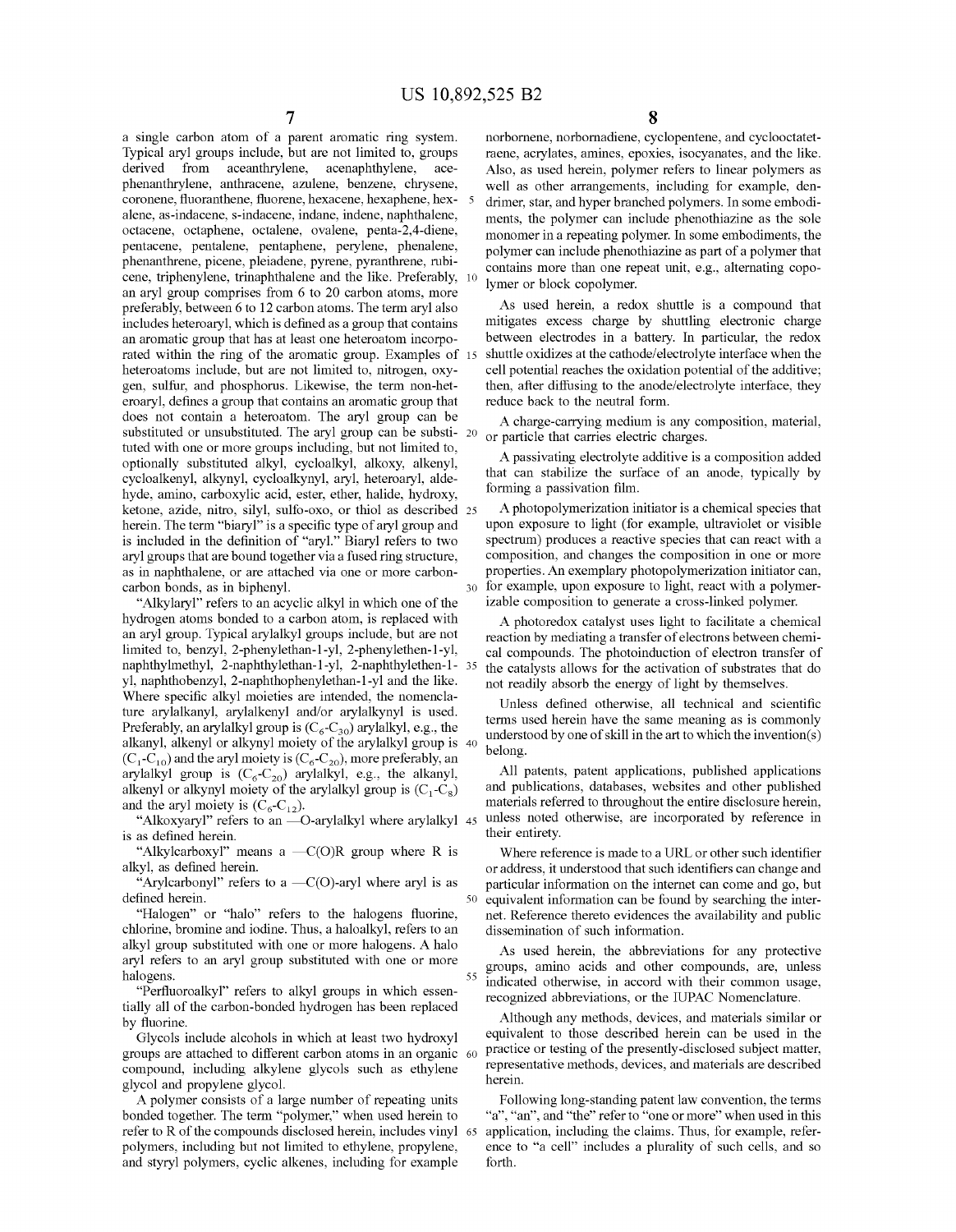Unless otherwise indicated, all numbers expressing quantities of ingredients, properties such as reaction conditions, and so forth used in the specification and claims are to be understood as being modified in all instances by the term "about". Accordingly, unless indicated to the contrary, the  $5$ numerical parameters set forth in this specification and claims are approximations that can vary depending upon the desired properties sought to be obtained by the presentlydisclosed subject matter. 10

As used herein, the term "about," when referring to a value or to an amount of mass, weight, time, volume, concentration or percentage is meant to encompass variations of in some embodiments ±20%, in some embodiments  $\pm 10\%$ , in some embodiments  $\pm 5\%$ , in some embodiments 15  $\pm 1\%$ , in some embodiments  $\pm 0.5\%$ , and in some embodiments  $\pm 0.1\%$  from the specified amount, as such variations are appropriate to perform the disclosed method.

As used herein, ranges can be expressed as from "about" one particular value, and/or to "about" another particular  $20$ value. It is also understood that there are a number of values disclosed herein, and that each value is also herein disclosed as "about" that particular value in addition to the value itself. For example, if the value "10" is disclosed, then "about 10"  $_{25}$ is also disclosed. It is also understood that each unit between two particular units are also disclosed. For example, if 10 and 15 are disclosed, then 11, 12, 13, and 14 are also disclosed.

As used herein, "optional" or "optionally" means that the 30 subsequently described event or circumstance does or does not occur and that the description includes instances where said event or circumstance occurs and instances where it does not. For example, an optionally variant portion means that the portion is variant or non-variant.

The presently-disclosed subject matter is further illustrated by the following specific but non-limiting examples. The following examples may include compilations of data that are representative of data gathered at various times during the course of development and experimentation related to the present invention.

#### EXAMPLES

As explained by the present inventors in more details in these Examples, they synthesized three new phenothiazine derivatives with electron-withdrawing substituents. Of these compounds, the perfluorinated shuttle candidate OFEPT (FIG. 2), exhibited a reversible oxidation at 4.3 V vs.  $Li^{+/0}$ , 50 making it the first phenothiazine derivative appropriate for overcharge protection for higher-voltage cathodes such as NCA cathodes. Furthermore, this is the first instance of overcharge protection of NCA-containing cells through the use of redox shuttle additives.

#### Example 1

Recent work with phenothiazine-based redox shuttles led to the development of stable materials with a variety of oxidation potentials. The derivatives with the highest oxidation potentials are 3,7-disubstituted derivatives of N-ethylphenothiazine (EPT) containing trifluoromethyl (BCF3EPT) or cyano (DCNEPT) groups, with oxidation potentials of 3.83 and 3.90 V vs.  $Li^{+/0}$ , respectively (FIG. 1, Table 1).

| 10      |  |
|---------|--|
| TABLE 1 |  |

| Calculated adiabatic IPs, and half-wave oxidation<br>$(E_{1/2}^{+/0})$ and peak values of the potential of the forward wave<br>of first reduction events $(E_p^{0/-})$ for EPT, 3,7-disubstituted<br>EPT derivatives, and OFEPT vs. $Li^{+/0}$ at 0 V. |                                      |                                                   |                                               |  |  |  |
|--------------------------------------------------------------------------------------------------------------------------------------------------------------------------------------------------------------------------------------------------------|--------------------------------------|---------------------------------------------------|-----------------------------------------------|--|--|--|
| Compound                                                                                                                                                                                                                                               | Calculated<br>adiabatic IP (eV) $^a$ | $E_{1/2}^{+/0}$ vs. Li <sup>+/0</sup><br>(V) $^b$ | $E_p^{0/-}$ vs. Li <sup>+/0</sup><br>(V) $^b$ |  |  |  |
| <b>EPT</b>                                                                                                                                                                                                                                             | 6.48                                 | 3.51                                              | N/A                                           |  |  |  |
| BCF3EPT<br>BC2F5EPT                                                                                                                                                                                                                                    | 6.91<br>7.06                         | 3.83<br>3.86                                      | N/A<br>N/A                                    |  |  |  |
| <b>DCNEPT</b>                                                                                                                                                                                                                                          | 7.30                                 | 3.90                                              | 0.76c                                         |  |  |  |
| DNO <sub>2</sub> EPT<br>OFEPT                                                                                                                                                                                                                          | 7.50<br>7.55                         | 3.97<br>4.30                                      | 2.39 <sup>c</sup><br>0.52 <sup>c</sup>        |  |  |  |

<sup>a</sup> adiabatic IPs calculated at the B3LYP/6-311G(d,p) level of theory,

<sup>b</sup> potentials of redox events obtained from cyclic voltammograms recorded in 1.2M LiPF<sub>6</sub> in EC/EMC (3:7 wt. ratio) at 100 mv/s. denotes that the event was irreversible

Attempting to achieve overcharge protection at higher potentials, redox shuttles were synthesized with less electron-rich cores (phenoxazine and carbazole) but it was found that these compounds failed earlier in overcharge tests than their phenothiazine-based counterparts. Introduction of electron-withdrawing substituents at the N and S positions likewise increased oxidation potentials but yielded less stable radical cations with correspondingly limited overcharge protection capability. From these results, it was believed important to retain the electron-rich phenothiazine core and stable N substituents (ethyl, iso-propyl, phenyl), and instead focus on varying the substituents on the aromatic carbon atoms of the phenothiazine ring. Thus, attaining stable phenothiazine derivatives for high-voltage overcharge protection by exploring perfluoroalkyl, nitro, or perfluoro substitution of the aromatic periphery was conducted. Herein is disclosed the synthesis and characterization of the following redox shuttle candidates explored as redox shuttle candidates that operate at above  $>4$  V vs. Li<sup>+/0</sup> for overcharge protection of high-votage cathodes: N-ethyl-3,7-bis(pentafluoroethyl)phenothiazine (BC2F5EPT), N-ethyl-3,7-dinitrophenothiazine (DNO2EPT), and N-ethyl-1,2,3,4,6,7,8,9octafluorophenothiazine (OFEPT) (FIG. **1).** 

The structures of the new derivatives were inspired by the results of density functional theory (DFT) calculations,  $45$  which were used to compute adiabatic ionization potentials (IPs). A good correlation was found between calculated adiabatic IPs and oxidation potentials for previously-reported phenothiazine derivatives, and use has since been made of the hybrid B3LYP density functional in conjunction with the  $6-311G(d,p)$  basis set to predict these values prior to synthesis. 25 The results of calculations for new candidates are summarized in Table 1, along with adiabatic IPs for previously reported EPT, BCF3EPT, and DCNEPT at the same level of theory.

The results of the DFT calculations suggest that BC2F5EPT would oxidize at a potential higher than BCF3EPT  $(E_{1/2}^{+/0}=3.83$  V vs.  $L^{+/0}$ ) but lower than DCNEPT  $(E_{1/2}^{+/0}=3.90 \text{ V})$ , and that both DNO2EPT and OFEPT would oxidize at potentials higher than DCNEPT. Although DNO2EPT and OFEPT were of interest for high-voltage applications, it was noted that BC2F5EPT might be practical for protection of LFP-based batteries or for other applications requiring stable electro-active materials. In addition to overcharge protection, highly stable electro-active species such as those listed above are of interest for use in nonaqueous RFBs, lithium-air batteries, and photo-redox catalysis. Therefore, all three compounds were synthesized with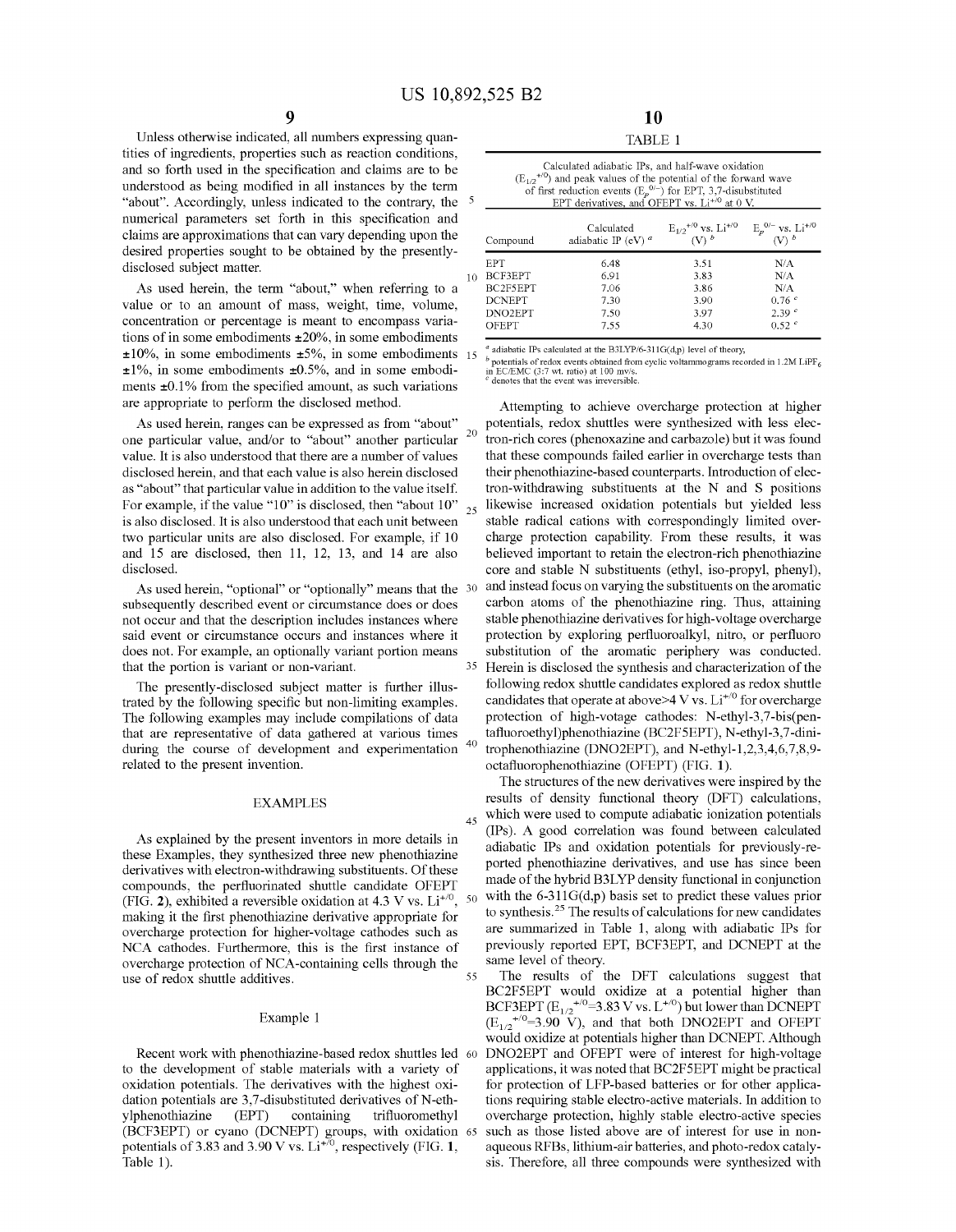the expectation that DNO2EPT and OFEPT would be the most promising candidates for high-voltage overcharge protection.

DNO2EPT and BC2F5EPT were synthesized from phenothiazine in two and three steps respectively, as shown in 5 Scheme 1.

pentafluorophenylthiol via treatment with Cu<sub>2</sub>O. The resulting copper complex and aryl bromide reacted to form a thioether bridging two fluorinated phenyl rings, one of which contained a primary amine at the position ortho to S. The phenothiazine ring was closed upon deprotonation of the aniline, reacting the amide ion with an  $sp_2$ -hybridized C



Reagents: (i) NaNO<sub>2</sub>, AcOH, CHCl<sub>3</sub>, rt, 1 h, (ii) NaH, DMF, EtBr, 60° C., 6 h, (iii) NaH, DMF, EtBr, 60° C., 6 h, (iv) NBS, DMF, o/n, (v) NaOCOC<sub>2</sub>F<sub>5</sub>, CuI, NMP, 180° C., 2 days, (vi) Fe, NaOAc, AcOH, Br<sub>2</sub>, 50° C., 3 h, (vii), Cu<sub>2</sub>O, ethanol, reflux, 5 h, (viii) anhydrous DMF, reflux, 2 h, (ix) NaH, anhydrous dioxane, reflux, 4 h, and (x) NaH, DMF, EtBr,  $60^{\circ}$  C., 12 h.

To prepare DNO2EPT, phenothiazine was doubly nitrated with sodium nitrate in acetic acid following a procedure previously reported in *Chem. Heterocycl. Compd.,* 32:365- 70 (1996); deprotonation of the product and treatment with bromoethane afforded the desired redox shuttle candidate. To synthesize BC2F5EPT, phenothiazine was deprotonated with sodium hydride and added bromoethane to alkylate the N position, yielding EPT; dibromination of the product was performed using N-bromosuccinimide as previously reported in *Chem. Comm.* 50: 5339-5341 (2014). The dibrominated product was then treated with sodium pentafluoropropionate under conditions similar to those employed in  $_{60}$ our previous synthesis of BCF3EPT to afford BC2F5EPT.

OFEPT was prepared in a convergent, multi-step synthesis in which the phenothiazine core was built from fluorinated benzene derivatives, as shown in Scheme 1. 2,3,4,5- Tetrafluoroaniline was brominated, and the product was 65 combined with bis(2,3,4,5,6-pentafluorothiophenolate) copper(II), the latter of which was prepared from 2,3,4,5,6-

atom ortho to S on an adjacent ring.<sup>34, 35</sup> Lastly, an alkylation reaction afforded OFEPT. Detailed procedures and structural characterization of all three redox shuttle candidates are provided herein.

Electrochemical potentials were measured and analyzed the reversibility of redox events using cyclic voltammetry (CV) in 1.2 M LiPF<sub>6</sub> in ethylene carbonate/ethylmethyl carbonate (EC/EMC, 3:7 wt. ratio). CV experiments of redox shuttle candidates BC2F5EPT, DNO2EPT, and OFEPT revealed reversible first oxidation events at 3.86, 3.97, and 4.30 V, respectively, vs. Li<sup>+/0</sup> (FIG. 3). The correlation between calculated adiabatic IPs and first oxidation potentials was generally good for EPT and the 3,7-disubstituted derivatives shown in FIG. **1,** affording an R<sup>2</sup>value of 0.947 for the line of best fit (FIG. **4).** The oxidation potential of OFEPT was higher than expected from the trend exhibited by the 3,7-disubstituted derivatives, and a lower  $R^2$  value (0.906) results when OFEPT is included (FIG. **5).**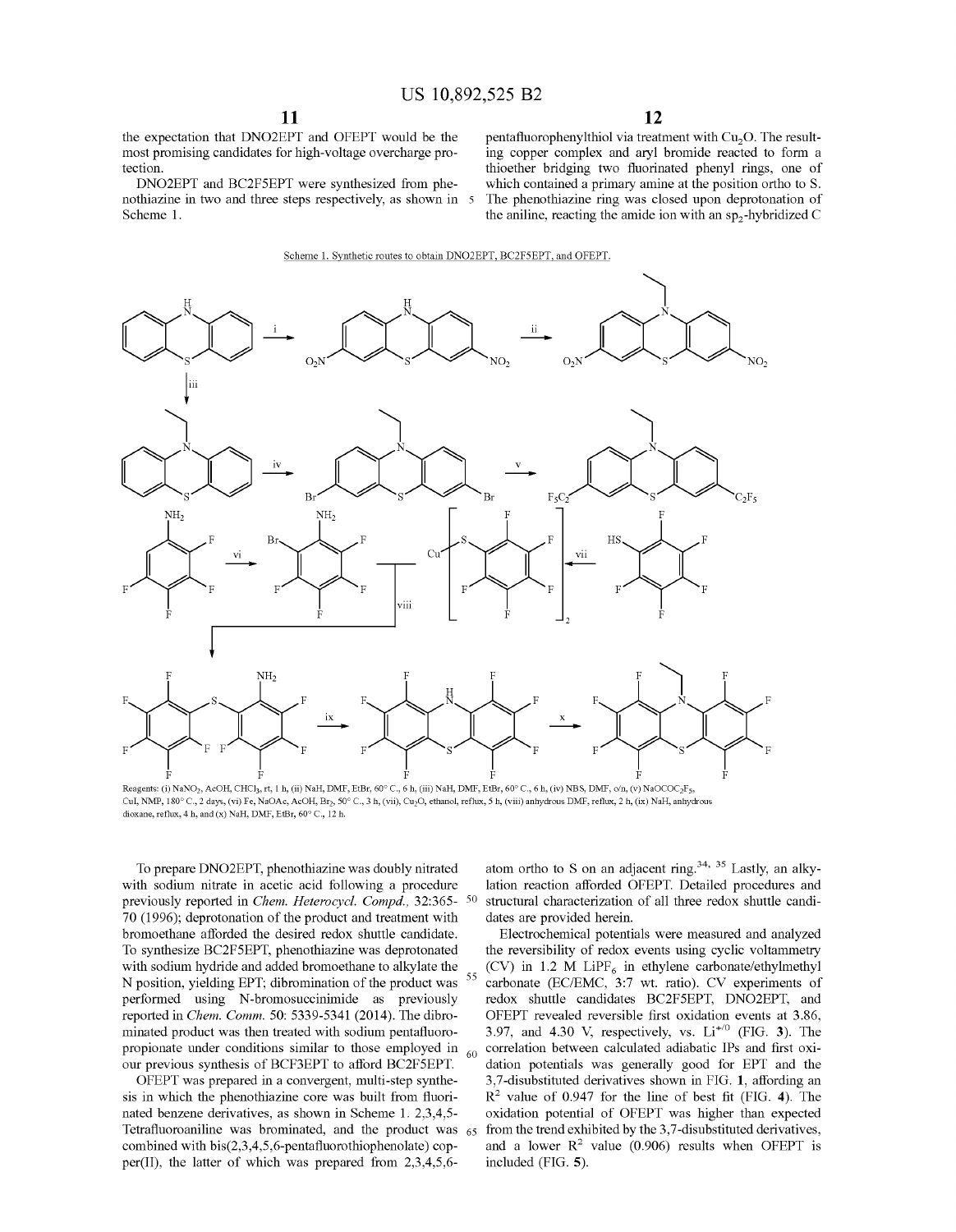CV experiments were also performed over a wider electrochemical window (0.4-5.0 V, FIG. **6).** First an electrochemical window of 3.0-5.0 V (higher) was scanned, looking for oxidation events and then from 3.0-0.4 V (lower) looking for reduction events. Scanning to higher potentials 5 revealed that all compounds display an irreversible second oxidation at or above 4.5 V. Scanning to lower potentials leads to cathodic currents produced from reduction of DNO2EPT and OFEPT. For DNO2EPT, irreversible reduction events were observed at 2.39 and 2.06 V. For OFEPT, 10 an irreversible reduction was observed at 0.52 V. The high reduction potential of DNO2EPT suggests that its use in LIBs containing graphitic electrodes would be impractical because reduction of the neutral compound to the radical anion would occur during charging, leading to decomposi- 15 tion of the redox shuttle and/or limiting charging potential. Reduction of OFEPT during charging is also a possibility, but precedence suggests that it may not be detrimental to performance: in a prior study, we found a redox shuttle with a low-potential reduction event that nonetheless exhibited a 20 faculty for overcharge protection in LIB coin cells containing graphitic electrodes.<sup>21</sup>

Overcharge tests in coin cell batteries in which redox shuttles were cycled at 100% overcharge were performed. Under this procedure, 200% of the current needed to reach 25 the end-of-charge potential of the cathode is applied, following which the cell is discharged. This cycle of chargeovercharge-discharge is repeated until the redox shuttle can no longer mitigate current and the cell potential rises to 5 V. In these experiments, in the first 200% charge cycle, only a 30 few hours are spent in overcharge due to the longer time required to reach the shuttle potential as a result of SEI formation. Starting in the second cycle, the cells spend ca. 10 h in charge, 10 h in overcharge, and 10 h in discharge.

For overcharge protection when high voltage cathodes are 35 used, OFEPT was the only viable redox shuttle candidate; both BC2F5EPT and DNO2EPT are too easily oxidized. For these systems, overcharge tests were performed instead with LFP/graphite cells, though DNO2EPT's performance could not be studied due to its limited solubility. By contrast, 40 BC2F5EPT is highly soluble, dissolving at 1 M (30 wt.%) in carbonate-based electrolytes. In these initial cycling tests, BC2F5EPT's performance was unremarkable for an LFP shuttle, surviving a mere 17 cycles of 100% overcharge cycling before reaching 5 V (FIG. **7).** Perhaps a different 45 shuttle concentration or electrolyte environment could lead to more extensive cycling.

Ultimately interest lies in achieving overcharge protection when high-voltage cathodes such as LMO, LCO, NMC, and NCA are used in LIBs. To test overcharge performance, 50 NCA/graphite coin cells were used. OFEPT's oxidation potential of 4.30 V is ideal for NCA cathodes, and the compound readily dissolves at  $0.5$  M (13 wt. %) in carbonate-based electrolytes. Here we cycled NCA/graphite coin cells containing OFEPT at 0.08 M for consistency with 55 previous redox shuttle studies. The overcharge cycling results for OFEPT in an NCA/graphite coin cell are shown in FIG. **8.** Here OFEPT was observed to protect cells from overcharge at potentials ranging from 4.2-4.3 V, demonstrating the first example of a phenothiazine derivative that 60 protects a high-voltage cathode from overcharge.

During cycling, the discharge capacity decreased by 7%; the decrease in charge capacity is equalized by increased overcharge protection, perhaps due to the effect of the abusive cycling conditions on electrode stability. Hence the 65 cell capacity faded slowly upon extended cycling in the case ofOFEPT. In the 14*th* overcharge cycle, the potential of the

cell during overcharge began to increase at the end of the cycle. This effect became more pronounced in each subsequent cycle, although the cell potential does not reach 5 V until cycle 17. Although the lifetime for protection is short compared to BCF3EPT and other shuttles used with LFPcontaining cells, this performance is in line with recently reported dimethoxybenzene-based redox shuttles used in LiMn<sub>2</sub>O<sub>4</sub>/Li and LiMn<sub>2</sub>O<sub>4</sub>/MCMB coin cells.<sup>19, 20</sup>

In summary, three new phenothiazine derivatives were synthesized with electron-withdrawing substituents. Of these compounds, the perfluorinated shuttle candidate OFEPT exhibited a reversible oxidation at 4.3 V vs.  $Li^{+/0}$ , making it the first phenothiazine derivative appropriate for overcharge protection for higher-voltage cathodes such as NCA cathodes. Furthermore, it seems this is the first example of overcharge protection of NCA-containing cells through the use of redox shuttle additives.

#### Example 2: Synthesis and Characterization

#### Overall Experimental

Bromoethane, copper(I) oxide, bromine, anhydrous N,Ndimethylformamide (DMF), N-methyl-2-pyrrolidone (NMP), charcoal, and 1,4-dioxane were purchased from Sigma Aldrich. Phenothiazine and copper iodide were obtained from Acros Organics. Sodium hydride, sodium acetate, and acetic acid were purchased from Alfa Aesar. Pentafluorothiophenol and sodium pentafluoropropionate were purchased from Oakwood Chemical, iron powder from Mallinckrodt Pharmaceuticals, 2,3,4,5-tetrafluoroaniline from AK Scientific, potassium hydroxide and celite from Fisher Scientific, and ethanol from Decon Labs. All reagents were used without further purification.

Silica gel (65x250 mesh) was purchased from Sorbent Technologies, and solvents for purification were purchased from VWR International. <sup>1</sup>H, <sup>19</sup>F and <sup>13</sup>C NMR spectra were obtained on 400 MHz Varian NMR spectrometers in DMSO-d<sub>6</sub>, acetone-d<sub>6</sub> or CDCl<sub>3</sub> purchased from Cambridge Isotope Laboratories. 19F NMR spectra were recorded in CDC13 using hexafluorobenzene (Alfa Aesar) as an internal standard, and the chemical shifts are reported vs.  $CFC1<sub>3</sub>$  at 0 ppm by adjusting the shift of hexafluorobenzene to  $-164.9$ ppm. Mass spectra were obtained on an Agilent 5973 Network mass-selective detector attached to Agilent 6890N Network GC system. Elemental analyses were performed by Atlantic Microlab, Inc.

Synthesis of DNO2EPT, BC2F5EPT, and OFEPT



3, 7 -Dinitrophenothiazine

Glacial acetic acid (2 mL) was added to a suspension of phenothiazine (2.00 g, 10.1 mmol) in chloroform (10 mL) in a 100 mL round-bottomed flask containing a stir bar. Sodium nitrite (2.80 g, 40.6 mmol) was added to the reaction mixture in multiple portions over 20 min, after which more glacial acetic acid (4 mL) was added in order to maintain vigorous stirring. After 1 h, the reaction mixture was filtered to isolate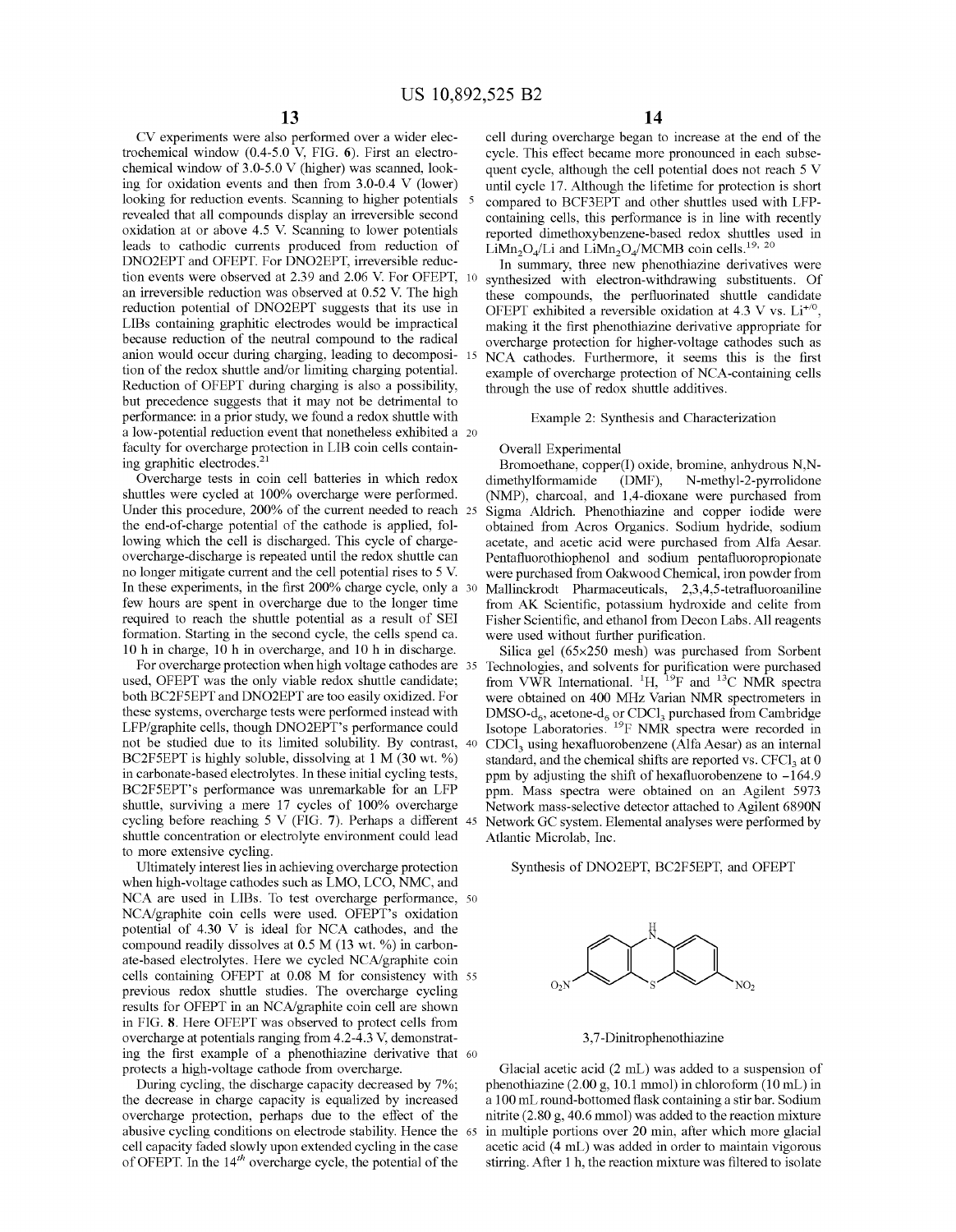15

55

60

65

the product as a red solid, which was washed with chloroform and air-dried. The isolated red solid (1.33 g) was largely insoluble in most organic solvents.  ${}^{1}$ H NMR of the crude product in DMSO- $d_6$  is consistent with the formation of the desired dinitrated product with ca. 10% of mononi- <sup>5</sup> trated product. The crude product was used without purification in the next step. Major product:  $\rm{^1H}$  NMR (400 MHz, DMSO-d<sub>6</sub>) δ 7.85 (dd, J=2.0 Hz, 8.4 Hz, 2H), 7.74 (d, J=2.4 Hz, 2H), 6.72 (d, *1=9.2* Hz, 2H).



N-Ethyl-3, 7-dinitrophenothiazine

Crude 3,7-dinitrophenothiazine (1.33 g, 4.58 mmol) was dissolved in anhydrous DMF (50 mL) in a 250 mL roundbottomed flask containing a stir bar, which was then fitted with a rubber septum under dry  $N_2$ . Sodium hydride (60% dispersion in mineral oil, 0.301 g, 7.50 mmol) was added at rt, upon which the solution became green in color. Bromoethane (2.4 mL, 33 mmol) was added to the reaction mixture, and the reaction flask was immersed in an oil bath and heated to  $60^{\circ}$  C. The reaction mixture was stirred for 6  $_{30}$ h before the reaction flask was removed from the oil bath. The mixture was then allowed to cool to rt and was diluted with water to precipitate the crude product. The crude material was purified by colunm chromatography with silica gel, eluting with ethyl acetate/hexanes (1:4) to afford 0.296 g (9% over 2 steps) of the desired compound as a red solid. <sup>1</sup>H NMR (400 MHz, acetone-d<sub>6</sub>)  $\delta$  8.52-8.55 (m, 2H), 8.41 (m, 2H), 7.72-7.74 (m, 2H), 4.65 (q, *1=6.4* Hz, 2H), 1.91 (t,  $\text{J} = 6.8 \text{ Hz}$ , 3H). <sup>13</sup>C NMR (100 MHz, acetone-d<sub>6</sub>)  $\delta$  150.1, 145.0, 125.5, 124.6, 123.6, 117.2, 44.6, 13.3. GCMS: m/z 317 (100%), 302 (17%), 288 (68%), 271 (17%), 242 (35%), 225 (14%), 196 (32%). Anal. calcd. for C<sub>14</sub>H<sub>11</sub>N<sub>3</sub>O<sub>4</sub>S C, 52.99; H, 3.49; N, 13.24. Found C, 52.68; H, 3.36; N, 12.77.



#### N-Ethy lphenothiazine

This compound was prepared from phenothiazine as previously described. $^{11}$ 



#### 3, 7-Dibromo-N-ethylphenothiazine

This compound was prepared from N-ethylphenothiazine as previously described. $^{11}$ 



N-Ethyl-3,7-bis(pentafluoroethyl)phenothiazine

3,7-Dibromo-N-ethyl-phenothiazine (0.387 g, 1.00 mmol), copper (I) iodide (1.33 g, 7.01 mmol), and sodium 20 pentafluoropropionate (0.745 g, 4.05 mmol) were dissolved in anhydrous NMP (10 mL) in a 100 mL round-bottomed flask containing a stir bar and fitted with a rubber septum. The reaction mixture was sparged with  $N_2$  for 15 min as the reaction flask was immersed in an oil path programmed to heat to 150 $^{\circ}$  C. The reaction mixture was stirred under N<sub>2</sub> at 150° C. for 48 h. Upon completion, the reaction flask was removed from the oil bath and allowed to cool to rt. The reaction mixture was poured into a mixture of hexane and celite and then filtered to remove solids. The filtrate was then washed with brine, dried over  $MgSO<sub>4</sub>$ , and filtered again to remove solids. The crude product concentrated by rotary evaporation and was purified by colunm chromatography with silica gel using 100% hexanes, which afforded 0.205 g  $35$  (45%) of the desired product as a yellow oil. <sup>1</sup>H NMR (400 MHz, CDCl<sub>3</sub>) δ 7.36 (dd, J=1.6, 8.4 Hz, 2H), 7.28 (d, J=1.6 Hz, 2H), 6.92 (d, 1=8.4 Hz, 2H), 3.96 (q, 1=6.8 Hz, 2H), 1.43 (t, J=6.8 Hz, 3H). <sup>13</sup>C NMR (100 MHz, CDCl<sub>3</sub>)  $\delta$  147.3, 126.3 (t, *1=6.l* Hz), 125.6 (t, *1=6.l* Hz), 124.4, 123.5 (t, <sup>40</sup>*1=25.2* Hz), 119.3 (tq, *1=39.6,* 284.6 Hz), 115.2, 113.4 (qt, 1=38.2, 253.3 Hz), 42.6, 12.8. GCMS: m/z 463 (67%), 434 (100%), 416 (11%), 394 (11%), 365 (29%), 296 (43%). Anal. calcd. for  $C_{18}H_{11}F_{10}NS$  C, 46.66; H, 2.39; N, 3.02. Found C, 46.87; H, 2.25; N, 3.06.

 $1,2,3,4,6,7,8,9$ -Octafluorophenothiazine was synthesized following a reported procedure with slight modifications in work-up conditions as described in the following sections.<sup>34, 35</sup>

N-ethyl-1,2,3,4,6,7,8,9-Octafluorophenothiazine

 $_{50}$  (OFEPT) was then synthesized by N-ethylation of octafluorophenothiazine following a previously reported procedure. 24



2-Bromo-3,4,5,6-tetrafluoroaniline

2,3,4,5-tetrafluoroaniline (2.50 g, 15.1 mmol) and acetic acid (10 mL) were added under  $N_2$  to a 100 mL round-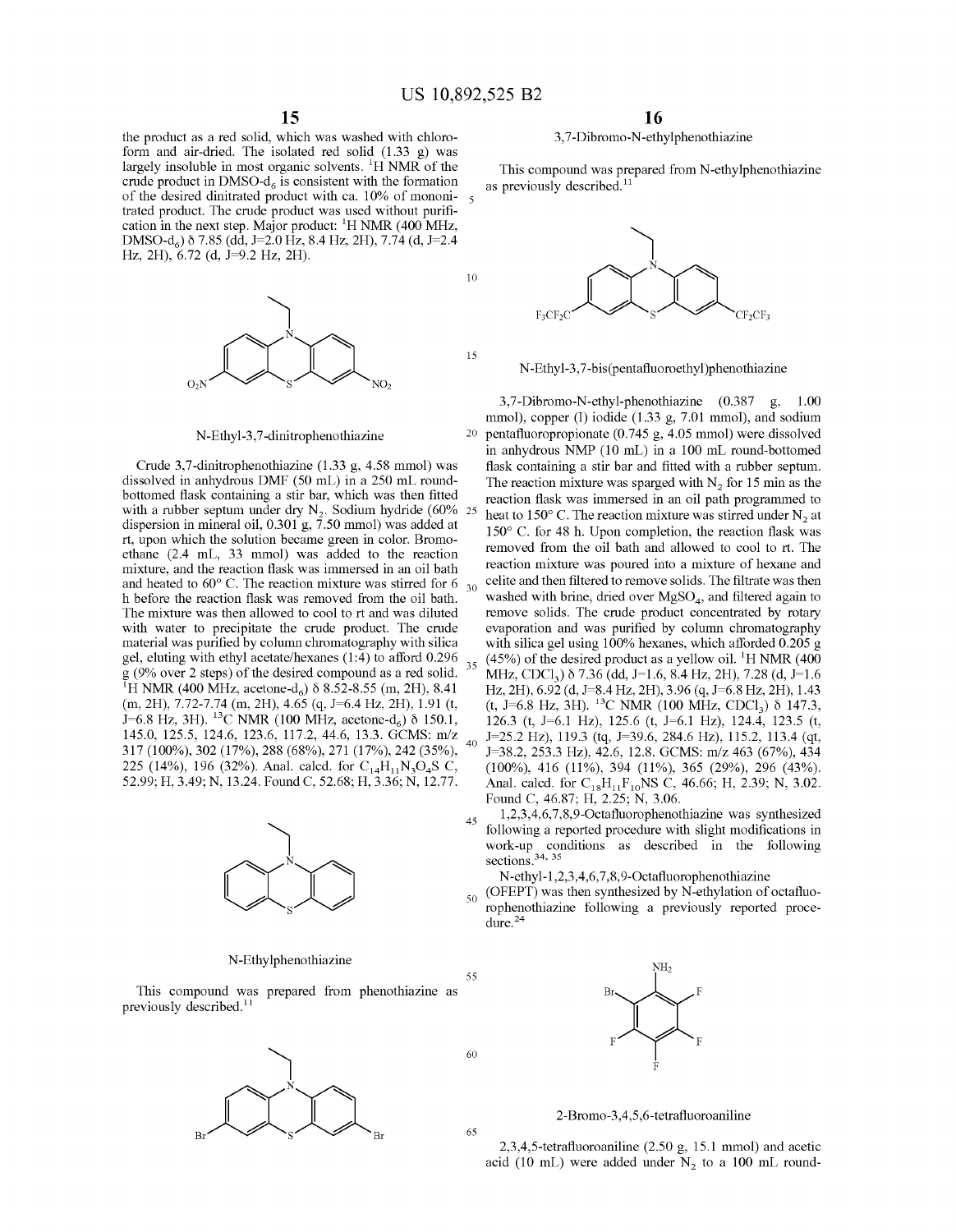55

bottomed flask containing a stir bar and fitted with a rubber septum. After dissolution of 2,3,4,5-tetrafluoroaniline, Fe powder (0.085 g, 1.5 mmol) and sodium acetate (1.37 g, 16.7 mmol) were added, and the reaction flask was immersed in an oil bath set at 50° C. A solution of bromine (1.1 mL, 21 mmol) in acetic acid (10 mL) was added dropwise to the reaction mixture, which was stirred for 3 h under  $N_2$  before the flask was removed from the oil bath. After the reaction mixture reached rt, the reaction was quenched by adding sodium sulfite (0.20 g, mmol) and aqueous potassium hydroxide (0.20 g in 50 mL water), after which the solution was stirred for 5 min. The product was extracted with dichloromethane, dried over MgSO<sub>4</sub>, filtered to remove solids, and concentrated by rotary evaporation to obtain the desired product as reddish pink solid  $(3.20 \text{ g}, 87\%)$ . <sup>1</sup>H <sup>15</sup> NMR (400 MHz, CDCl<sub>3</sub>)  $\delta$  4.18 (br s, NH<sub>2</sub>). <sup>19</sup>F NMR (400 MHz, CDCl<sub>3</sub>)  $\delta$  -135.9 (m, 1F), -161.0 (m, 1F), -162.6 (m, 1F),  $-174.0$  (m, 1F). <sup>13</sup>C NMR (100 MHz, CDCl<sub>3</sub>)  $\delta$ multiple peaks in these ranges: 146.8-130.9, 91.0-91.7. GCMS: m/z 243 (100%), 164 (25%), 137 (46%). 20



Bis(2,3,4,5,6-pentafluorothiophenolate) copper(II)

Pentafluorothiophenol (2.0 mL, 3.0 g, 15 mmol) was added to a stirred suspension of  $Cu<sub>2</sub>O$  (1.07 g, 7.50 mmol) in ethanol (22 mL) in a 50 mL round-bottomed flask containing a stir bar and equipped with a reflux condenser. The suspension was immersed in a heated oil bath and was stirred at reflux for 5 h. After removal of the reaction flask from the oil bath and cooling to rt, the reaction mixture was filtered and dried to obtain the product as an off-white solid (4.5 g, 65%). <sup>19</sup>F NMR (400 MHz, CDCl<sub>3</sub>)  $\delta$  -134.4 (m, 4F), -150.8 (m, 4F), -162.5 (m, 2F). 45



#### 2-Amino-nonafluorodiphenyl Sulfide

In an oven-dried 50 mL round-bottomed flask containing a stir bar and fitted with a rubber septum, 2-bromo-3,4,5,6 tetrafluoroaniline (3.00 g, 12.3 mmol), cuprous pentafluorothiophenolate (3.40 g, 7.38 mmol), and anhydrous DMF (12 mL) were combined under  $N_2$ . The reaction flask was equipped with a reflux condenser and immersed in a heated oil bath. The reaction mixture was stirred at reflux for 2 h under  $N<sub>2</sub>$ . The reaction flask was then removed from the oil bath and allowed to cool to rt, after which the reaction

# **18**

mixture was poured into water. The aqueous mixture was extracted with diethyl ether. The organic layer was dried and concentrated by rotary evaporation to obtain the product as a dark violet solid  $(3.80 \text{ g}, 85\%)$ . <sup>1</sup>H NMR  $(400 \text{ MHz},$ CDCl<sub>3</sub>)  $\delta$  4.61 (br s, NH<sub>2</sub>). <sup>19</sup>F NMR (400 MHz, CDCl<sub>3</sub>)  $\delta$  $-134.2$  (m, 1F),  $-135.1$  (m, 2F),  $-153.6$  (m, 1F),  $-155.8$  (m, 1F),  $-163.0$  (m, 3F),  $-174.5$  (m, 1F), <sup>13</sup>C NMR (100 MHz, CDCl<sub>3</sub>)  $\delta$  multiple peaks in these ranges: 150.3-131.8, 107.1-98.5. GCMS: m/z 363 (100%), 196 (40%). 10



1,2,3,4,6, 7,8,9-Octafluorophenothiazine

In an oven-dried 100 mL round-bottomed flask containing 25 a stir bar, 2-amino-nonafluorodiphenyl sulfide (3.20 g, 8.81 mmol) and 1,4-dioxane (40 mL) were combined, creating a suspension. The flask was fitted with a rubber septum, and sodium hydride (60% dispersion in mineral oil, 0.70 g, 18 mmol) was added under  $N_2$ . The reaction flask was then 30 equipped with a reflux condenser and immersed in a heated oil bath. The reaction mixture was refluxed for 4 h under  $N_2$ , after which it was cooled to rt and filtered. The isolated precipitate was dissolved in diethyl ether, and the solution was washed with water, dried over  $MgSO<sub>4</sub>$ , filtered to 35 remove solids, and distilled under vacuum to obtain a grey solid (2.00 g, 67%). The product was crystallized from petroleum ether, obtaining white crystals suitable for analysis by single-crystal X-ray diffraction. <sup>1</sup>H NMR (400 MHz, CDC1<sub>3</sub>)  $\delta$  6.13 (br s, NH). <sup>19</sup>F NMR (400 MHz, CDC1<sub>3</sub>)  $\delta$  $-142.0$  (m, 1F),  $-160.0$  (m, 1F),  $-164.0$  (m, 1F),  $-167.2$  (m, 1F). <sup>13</sup>C NMR (100 MHz, CDCl<sub>3</sub>)  $\delta$  multiple peaks in these ranges: 145.1-135.7, 124.7 (d, J=12.3 Hz), 101.3 (dd, J=3.9, 16.8 Hz). GCMS: m/z 343 (100%), 311 (86%).



N-Ethyl-1,2,3,4,6,7,8,9-octafluorophenothiazine

An oven-dried 50 mL round-bottomed flask containing a stir bar was fitted with a rubber septum and cooled to rt under  $N_2$ . Octafluorophenothiazine (0.50 g, 1.5 mmol) and anhydrous DMF (10 mL) were added under  $N_2$  to the reaction flask, which was immersed in an oil bath set at 30° C. After 10 min, sodium hydride (60% dispersion in mineral oil, 0.12 g, 3.0 mmol) was added to the reaction mixture. A reflux condenser was attached and the temperature of the oil bath was raised to 50° C. After 20 min at this temperature, bromoethane (0.17 mL, 2.3 mmol) was added dropwise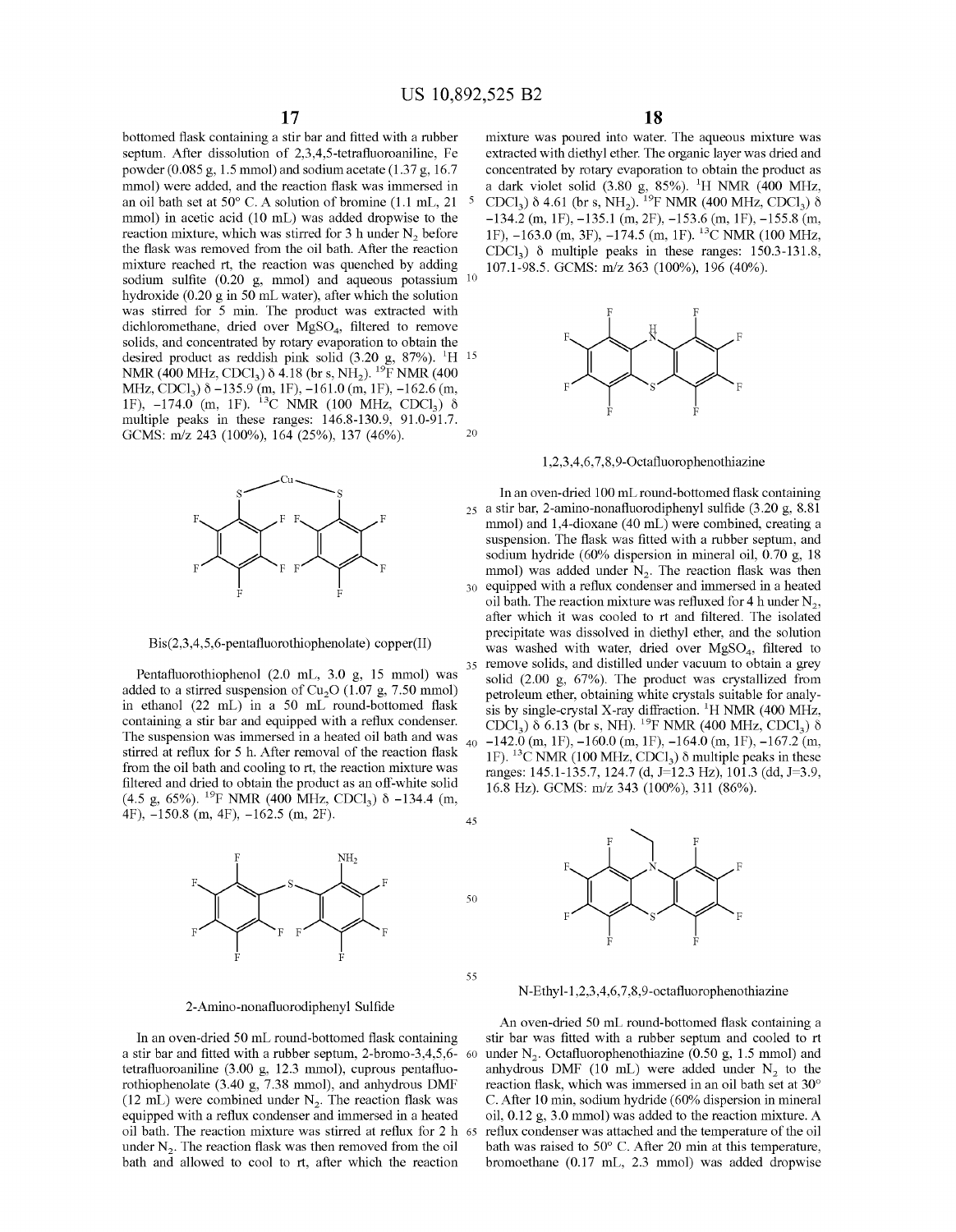through the condenser. The reaction mixture was stirred under continuous heat and  $N<sub>2</sub>$  for 6 h. Reaction progress was monitored by GCMS and TLC with hexanes/ethyl acetate (10:1) as the eluent. Upon consumption of the starting material, the reaction flask was removed from the oil bath 5 and allowed to cool to rt, after which the reaction mixture was poured into ice water and the organic product extracted with ethyl acetate. After drying over  $MgSO<sub>4</sub>$  and treatment with charcoal, the organic layer was filtered to remove solids and was concentrated by rotary evaporation. The crude material was purified via column chromatography with silica gel using hexanes as the eluent, yielding a white solid (0.25 g, 45% ). The product was further purified by crystallization from petroleum ether, resulting in white crystals suitable for analysis by single-crystal X-ray diffraction.  ${}^{1}$ H NMR (400  ${}^{15}$ MHz, CDCl<sub>3</sub>)  $\delta$  3.84 (q, J=7.1 Hz, 2H), 1.23 (t, J=7.1 Hz, 3H). <sup>19</sup>F NMR (400 MHz, CDCl<sub>3</sub>) δ-142.1 (m, 1F), -151.0 (m, 1F),  $-159.2$  (m, 1F),  $-163.4$  (m, 1F). <sup>13</sup>C NMR (100) MHz,  $CDCl<sub>3</sub>$ )  $\delta$  multiple peaks in these ranges: 144.4-136.9, 129.2 (d, J=10.7 Hz), 113.8 (d, J=18.4 Hz), 50.1 (t, J=5.7 <sup>20</sup> Hz), 14.5. GCMS: m/z 371 (43%), 342 (100%), 310 (29%). Anal. calcd. for  $C_{14}H_5F_8NS$  C, 45.29; H, 1.36; N, 3.77. Found C, 45.51; H, 1.30; N, 3.84.

# Example 3: Crystal Structures 25

X-ray diffraction data was collected at 90K on a Bruker-Nonius XS Proteum diffractometer. Crystal indexing and data processing were performed with Bruker APEX2 software. With reference to FIG. 9, the structures were solved <sup>30</sup> with shelxt and refined with shelxl-2014.

Example 4: Cyclic Voltammetry

an argon-filled glovebox using a three-electrode system with a CH Instruments 650E potentiostat. Glassy carbon was used as the working electrode, platinum wire as the counter electrode, and lithium metal as the reference electrode. With reference to FIG. **6** and FIG. **10,** voltammograms were 40 recorded in 1.2 M LiPF<sub>6</sub> in EC/EMC (3:7 wt. ratio) containing ca.  $3.0 \times 10^{-4}$  M analyte at a scan rate of 100 mV/s.

Example 5: Overcharge Protection

Overcharge tests were conducted by assembling 2032 coin cells in an argon-filled glovebox using  $LiFePO<sub>4</sub> (LFP,$ Piotrek or MTI) or  $LiNi_{0.8}Co_{0.15}Al_{0.05}O_2(NCA, Argonne)$ National Laboratory's CAMP Facility) as the cathode and synthetic graphite (Gen-2 (MAG-10) or Gen-3 (MCMB), 50 Argonne National Laboratory's CAMP Facility) as the anode (FIG. **7).** The electrodes were punched into 14 mm diameter circles and sandwiched around a 15 mm diameter microporous 2325 PP/PE/PP trilayer separator from Celgard. The electrolyte used was  $1.2$  M LiPF<sub>6</sub> in EC/EMC (3:7 55) wt. ratio), and ca. 85 µL was added to each coin cell. The coin cells were charged with a constant current of C/10 for 20 h or until 5.0 V was reached, followed by a rest of 30 s and discharging to 3.0 V (once again at C/10) using a Landt CT2001A battery cycler. 60

Example 6: Density Functional Theory Calculations

All density functional theory (DFT) calculations were *Phys.,* 2015, 17, 6905-6912. performed using the Gaussian09 (Revision A.02b) software suite.<sup>38</sup> Geometry optimizations of the neutral and radicalcation states were carried out with the B3LYP functional and

 $6-311G(d,p)$  basis set. Frequency analyses for all (fully relaxed) optimized geometries were undertaken to ensure that the geometries were energetic minima.

All publications, patents, and patent applications mentioned in this specification are herein incorporated by reference to the same extent as if each individual publication, patent, or patent application was specifically and individually indicated to be incorporated by reference, including the references set forth in the following list:

#### **REFERENCES**

- 1. P. Arora, R. E. White and M. Doyle, J. *Electrochem. Soc.,*  1998, 145, 3647-3667.
- 2. P. G. Balakrishnan, R. Ramesh and T. Prem Kumar, J. *Power Sources,* 2006, 155, 401-414.
	- 3. J. Chen, C. Buhrmester and J. R. Dahn, *Electrochem. Solid-State Lett.,* 2005, 8, A59-A62.
	- 4. Z. Chen, Y. Qin and K. Amine, *Electrochim. Acta,* 2009, 54, 5605-5613.
	- 5. C. Buhrmester, L. Moshurchak, R. L. Wang and J. R. Dahn, J. *Electrochem. Soc.,* 2006, 153, A288-A294.
	- 6. C. Buhrmester, J. Chen, L. Moshurchak, J. Jiang, R. L. Wang and J. R. Dahn, J. *Electrochem. Soc.,* 2005, 152, A2390-A2399.
	- 7. J. R. Dahn, J. Jiang, L. M. Moshurchak, M. D. Fleischauer, C. Buhrmester and L. J. Krause, J. *Electrochem. Soc.,* 2005, 152, A1283-A1289.
	- 8. C. Buhrmester, L. M. Moshurchak, R. L. Wang and J. R. Dahn, J. *Electrochem. Soc.,* 2006, 153, A1800-A1804.
	- 9. L. M. Moshurchak, C. Buhrmester and J. R. Dahn, J. *Electrochem. Soc.,* 2008, 155, A129-A131.
	- 10. A. P. Kaur, S. Ergun, C. F. Elliott and S. A. Odom, J. *Mater. Chem. A,* 2014, 2, 18190-18193.
- Cyclic voltammetry (CV) experiments were performed in 35 11. A. P. Kaur, C. F. Elliott, S. Ergun and S. A. Odom, J. *Electrochem. Soc., 2015, 163, A1-A7.* 
	- 12. L. Zhang, Z. Zhang, P. C. Redfern, L.A. Curtiss and K. Amine, *Energy Environ. Sci.,* 2012, 5, 8204-8207.
	- 13. J. C. Forgie, S. El Khakani, D. D. MacNeil and D. Rochefort, *Phys. Chem. Chem. Phys.,* 2013, 15, 7713- 7721.
	- 14. S.-L. Khakani, J. C. Forgie, D. D. MacNeil and D. Rochefort, J. *Electrochem. Soc.,* 2015, 162, A1432- A1438.
	- 45 15. S. Ergun, C. F. Elliott, A. P. Kaur, S. R. Parkin and S. A. Odom, *Chem. Commun.,* 2014, 50, 5339-5341.
		- 16. M. Hu, X. Pang and Z. Zhou, J. *Power Sources,* 2013, 237, 229-242.
		- 17. L. M. Moshurchak, W. M. Lamanna, M. Bulinski, R. L. Wang, R.R. Garsuch, J. Jiang, D. Magnuson, M. Triemert and J. R. Dahn, J. *Electrochem. Soc.,* 2009, 156, A309- A312.
		- 18. W. M. Lamanna, M. J. Bulinski, J. R. Dahn, J. Jiang, L. Moshurchak, P. T. Pham, R. L. Wang, US20090286162 Al: 2009.
		- 19. L. Zhang, Z. Zhang, H. Wu and K. Amine, *Energy Environ. Sci.,* 2011, 4, 2858-2862.
		- 20. J. Huang, N. Azimi, L. Cheng, I. A. Shkrob, Z. Xue, J. Zhang, N. L. Dietz Rago, L. A. Curtiss, K. Amine, Z. Zhang and L. Zhang, J. *Mater. Chem.* A, 2015, 3, 10710- 10714.
		- 21. M. D. Casselman, A. P. Kaur, K. A. Narayana, C. F. Elliott, C. Risko and S. A. Odom, *Phys. Chem. Chem.*
		- 22. K. A. Narayana, M. D. Casselman, C. F. Elliott, S. Ergun, S. R. Parkin, C. Risko and S. A. Odom, *ChemPhysChem,*  2015, 16, 1179-1189.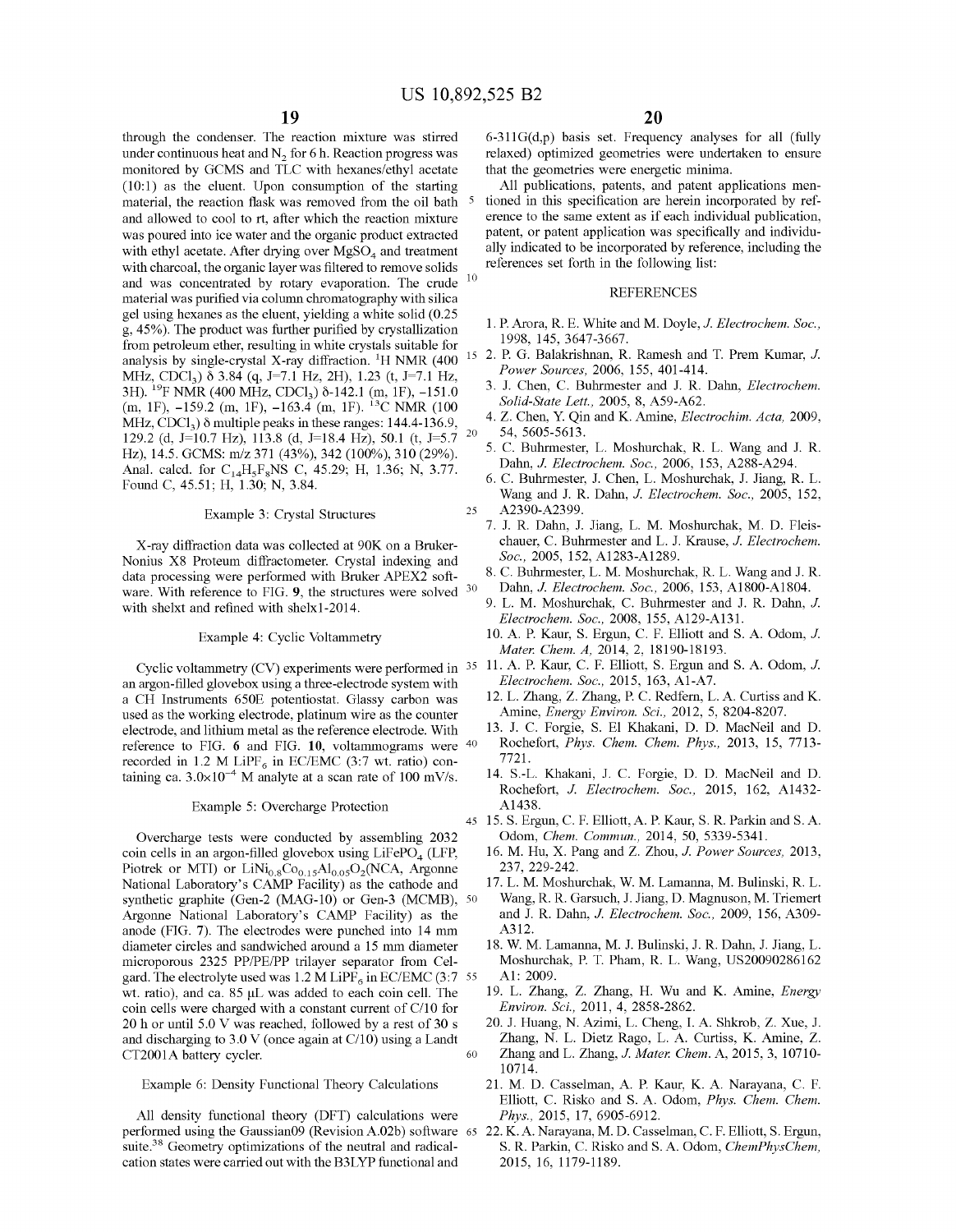- 23. S. Ergun, C. F. Elliott, A. P. Kaur, S. R. Parkin and S. A. Odom, *J. Phys. Chem.* C, 2014, 118, 14824-14832.
- 24. S. A. Odom, S. Ergun, P. P. Poudel and S. R. Parkin, *Energy Environ. Sci.,* 2014, 7, 760-767.
- 25. M. J. Frisch, G. W. Trucks, H. B. Schlegel, G. E. 5 Scuseria, M.A. Robb, J. R. Cheeseman, G. Scalmani, V. Barone, B. Mennucci, G. A. Petersson, H. Nakatsuji, M. Caricato, X. Li, H.P. Hratchian, A. F. Izmaylov, J. Bloino, G. Zheng, J. L. Sonnenberg, M. Hada, M. Ehara, K. Toyota, R. Fukuda, J. Hasegawa, M. Ishida, T. Nakajima, 10 Y. Honda, 0. Kitao, H. Nakai, T. Vreven, J. A. Montgomery, Jr., J.E. Peralta, F. Ogliaro, M. Bearpark, J. J. Heyd, E. Brothers, K. N. Kudin, V. N. Staroverov, R. Kobayashi, J. Normand, K. Raghavachari, A. Rendell, J.C. Burant, S. S. Iyengar, J. Tomasi, M. Cossi, N. Rega, J. M. Millam, 15 M. Klene, J.E. Knox, J.B. Cross, V. Bakken, C. Adamo, J. Jaramillo, R. Gomperts, R. E. Stratmann, 0. Yazyev, A. J. Austin, R. Canrmi, C. Pomelli, J. W. Ochterski, R. L. Martin, K. Morokuma, V. G. Zakrzewski, G. A. Voth, P. Salvador, J. J. Dannenberg, S. Dapprich, A. D. Daniels, Ö. 20 Farkas, J.B. Foresman, J. V. Ortiz, J. Cioslowski, and D. J. Fox, Gaussian, Inc., Wallingford Conn., 2009.
- 26. F. R. Brushett, J. T. Vaughey and A. N. Jansen, *Adv. Energy Mater.,* 2012, 2, 1390-1396.
- 27. J. Huang, L. Cheng, R. S. Assary, P. Wang, Z. Xue, A. 25 K. Burrell, L. A. Curtiss and L. Zhang, *Adv. Energy Mater.,* 2015, 5, DOI:10.1002/aenm.201401782.
- 28. A. P. Kaur, N. E. Holubowitch, S. Ergun, C. F. Elliott and S. A. Odom, *Energy Tech.,* 2015, 3, 476-480.
- 29. X. Wei, W. Xu, M. Vijayakumar, L. Cosimbescu, T. Liu, 30 V. Sprenkle and W. Wang, *Adv. Mater.,* 2014, 26, 7649- 7653.
- 30. M. J. Lacey, J. T. Frith and J. R. Owen, *Electrochem. Commun.,* 2013, 26, 74-76.
- 31. N. J. Treat, H. Sprafke, J. W. Kramer, P. G. Clark, B. E. Barton, J. Read de Alaniz, B. P. Fors and C. J. Hawker, J. *Am. Chem. Soc.,* 2014, 136, 16096-16101.
- 32. X. Pan, M. Lamson, J. Yan and K. Matyjaszewski, *ACS Macro Letters,* 2015, 4, 192-196.
- 33. 0. B. Tomilin, E. P. Konovalova, V. N. Yuzhalkin, L. V. 40 Ryabkina and E. P. Sanaeva, *Chem. Heterocycl. Compd.,*  1996, 32, 365-370.
- 34. G. G. F. Yakobson, L. S. Kobrina and N. N. Vorozhtsov, a redox shuttle comprising the compound of claim **1.**  Jr., *Zhurnal Obshchei Khimii* 1967, 37, 1289-1293.
- 6, 238-239.
- 36. G. Sheldrick, *Acta Crystallog. Sect. A,* 2015, 71, 3-8.
- 37. G. Sheldrick, *Acta Crystallog. Sect.* C, 2015, 71, 3-8.
- 38. G. W. T. M. J. Frisch, H.B. Schlegel, G. E. Scuseria, M. A. Robb, J. R. Cheeseman, G. Scalmani, V. Barone, B. 50 Mennucci, G. A. Petersson, H. Nakatsuji, M. Caricato, X. Li, H. P. Hratchian, A. F. Izmaylov, J. Bloino, G. Zheng, J. L. Sonnenberg, M. Hada, M. Ehara, K. Toyota, R. Fukuda, J. Hasegawa, M. Ishida, T. Nakajima, Y. Honda, 0. Kitao, H. Nakai, T. Vreven, J. A. Montgomery Jr., J.E. 55 Peralta, F. Ogliaro, M. J. Bearpark, J. Heyd, E. N. Brothers, K. N. Kudin, V. N. Staroverov, R. Kobayashi, J. Normand, K. Raghavachari, A. P. Rendell, J.C. Burant, S. S. Iyengar, J. Tomasi, M. Cossi, N. Rega, N. J. Millam, M. Klene, J.E. Knox, J.B. Cross, V. Bakken, C. Adamo, J. 60 Jaramillo, R. Gomperts, R. E. Stratmann, 0. Yazyev, A. J. Austin, R. Canrmi, C. Pomelli, J. W. Ochterski, R. L. Martin, K. Morokuma, V. G. Zakrzewski, G. A. Voth, P. Salvador, J. J. Dannenberg, S. Dapprich, A. D. Daniels, Ö. Farkas, J.B. Foresman, J. V. Ortiz, J. Cioslowski and D. 65 J. Fox, 2009, Gaussian, Inc., Wallingford, Conn., USA.
- 39. A. D. Becke, J. *Chem. Phys.,* 1993, 98, 5648-5652.
- 40. C. Lang, W. Yang and R. G. Parr, *Phys. Rev. B,* 1988, 37, 785-789.
- 41. A. D. McLean and G. S. Chandler, *J. Chem. Phys.,* 1980, 72, 5639-5648.
- 42. R. Krishnan, J. S. Binkley, R. Seeger and J. A. Pople, J. *Chem. Phys.,* 1980, 72, 650-654.
- 43. Z. Chen and K. Amine, *Electrochem. Commun.,* 2007, 9, 703-707.
- 44. A. P. Kaur, M. D. Casselman, C. F. Elliott, S. R. Parkin, C. Risko, and S. A. Odom, J. of Materials Chemistry A, 2016, 4, 5410-5414.
- 45. U.S. Patent Application Publication No. 2011/0294017 46. U.S. Patent Application Publication No. 2011/0294018
- 47. U.S. Pat. No. 8,101,302

It will be understood that various details of the presently disclosed subject matter can be changed without departing from the scope of the subject matter disclosed herein. Furthermore, the foregoing description is for the purpose of illustration only, and not for the purpose of limitation.

We claim:

**1.** A compound according to the formula:



wherein R is selected from the group consisting of alkyl, aryl, alkylaryl, alkoxyaryl, alkylcarboxyl, aryl carbonyl, haloalkyl, perfluoroalkyl, glycols, haloaryl, a negative electrolyte, and a polymer; wherein R is not phenyl.

**2.** The compound of claim **1,** wherein R is alkyl.

- **3.** The compound of claim **2,** wherein R is ethyl.
- **4.** A rechargeable battery comprising:
- a high-voltage cathode;
- an electrolyte comprising a charge-carrying medium and a lithium salt;

**5.** The battery of claim **4,** wherein the high-voltage

35. L. J. B. Belf and D. E. M. Wotton, *Chem. Industry*, 1966, 45 cathode is selected from LiFePO<sub>4</sub> (LFP), LiMn<sub>2</sub>O<sub>4</sub> (LMO), LiCoO<sub>2</sub> (LCO), LiNi<sub>1/3</sub>Mn<sub>1/3</sub>Co<sub>1/3</sub>O<sub>2</sub> (NMC), and  $LiNi_{0.8}Co_{0.15}Al_{0.05}O_2$  (NCA).

**6.** The battery of claim **4,** wherein the compound is provided at a concentration of about 0.05-0.lM.

- **7.** The battery of claim **4,** further comprising an electrolyte comprising a charge-carrying medium and a lithium salt.
- **8.** The battery of claim **4** wherein the negative electrode is a graphitic anode.

**9.** The battery of claim **4,** where the compound oxidizes at a potential of about 4.0 V to about 4.8V as compared to  $Li/Li+$ .

**10.** A rechargeable battery comprising:

- a negative electrode;
- a positive electrode; and
- an electrolyte comprising the compound of claim **1.**
- **11.** The battery of claim **10** comprising a high-voltage cathode selected from LiFePO<sub>4</sub> (LFP), LiMn<sub>2</sub>O<sub>4</sub> (LMO), LiCoO<sub>2</sub> (LCO), LiN<sub>1/2</sub>M<sub>n<sub>1/2</sub>C<sub>01/2</sub>O<sub>2</sub> (NMC), and</sub> LiCoO<sub>2</sub> (LCO), LiNi<sub>1/3</sub>Mn<sub>1/3</sub>Co<sub>1/3</sub>O<sub>2</sub> (NMC), LiNi0.8Co0.15Al0.0502 (NCA).

**12.** The battery of claim **10,** wherein the electrolyte comprises a charge-carrying medium and a lithium salt.